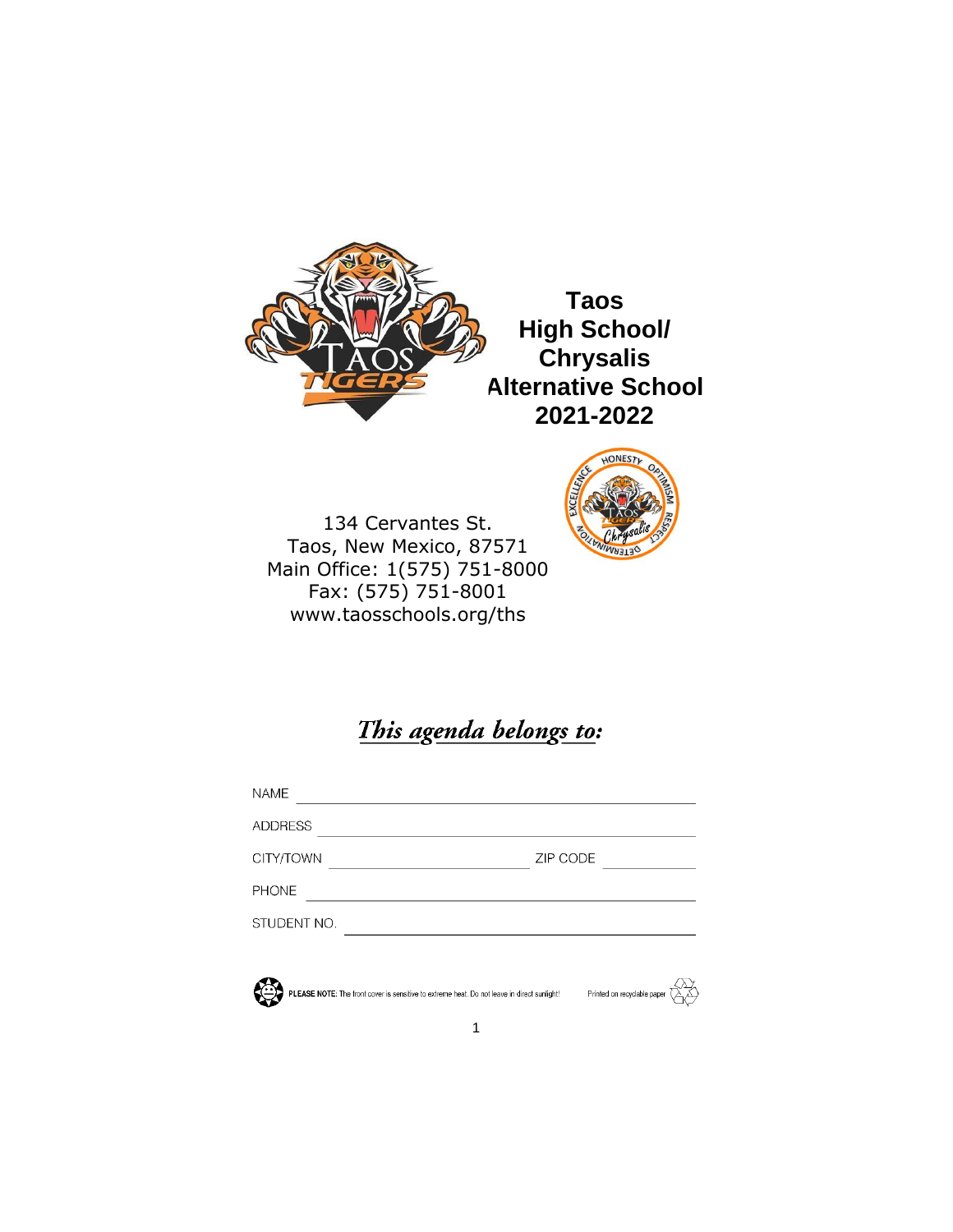

**TAOS HIGH SCHOOL** 134 Cervantes St. Taos, New Mexico 87571 (575) 751-8000 Fax (575) 751-8001

# **CJ Grace**

*Principal*

**Lisa Abeyta-Valerio** *Vice Principal*

**Casey Tonrey** Dean of Students (Support)

**Emy DeHerrera**  Dean of Students (Instruction)

> **Mae LaBella** *Athletic Director/ Activities*

# **INTRODUCTION:**

This handbook provides information, rules, procedures and guidance for Taos High School and Chrysalis High School students, parents, and guardians. Students must have their agendas with them at all times. The nurse and many instructors require the agenda as a pass. (Note: throughout this handbook, the use of "Taos High School students" refers to Chrysalis High Students as well.)

In addition, this handbook is a *guide* to help parents, students, and school personnel work together. Please note that we retain the right to revise these rules, procedures, and information between our annual printings. Any changes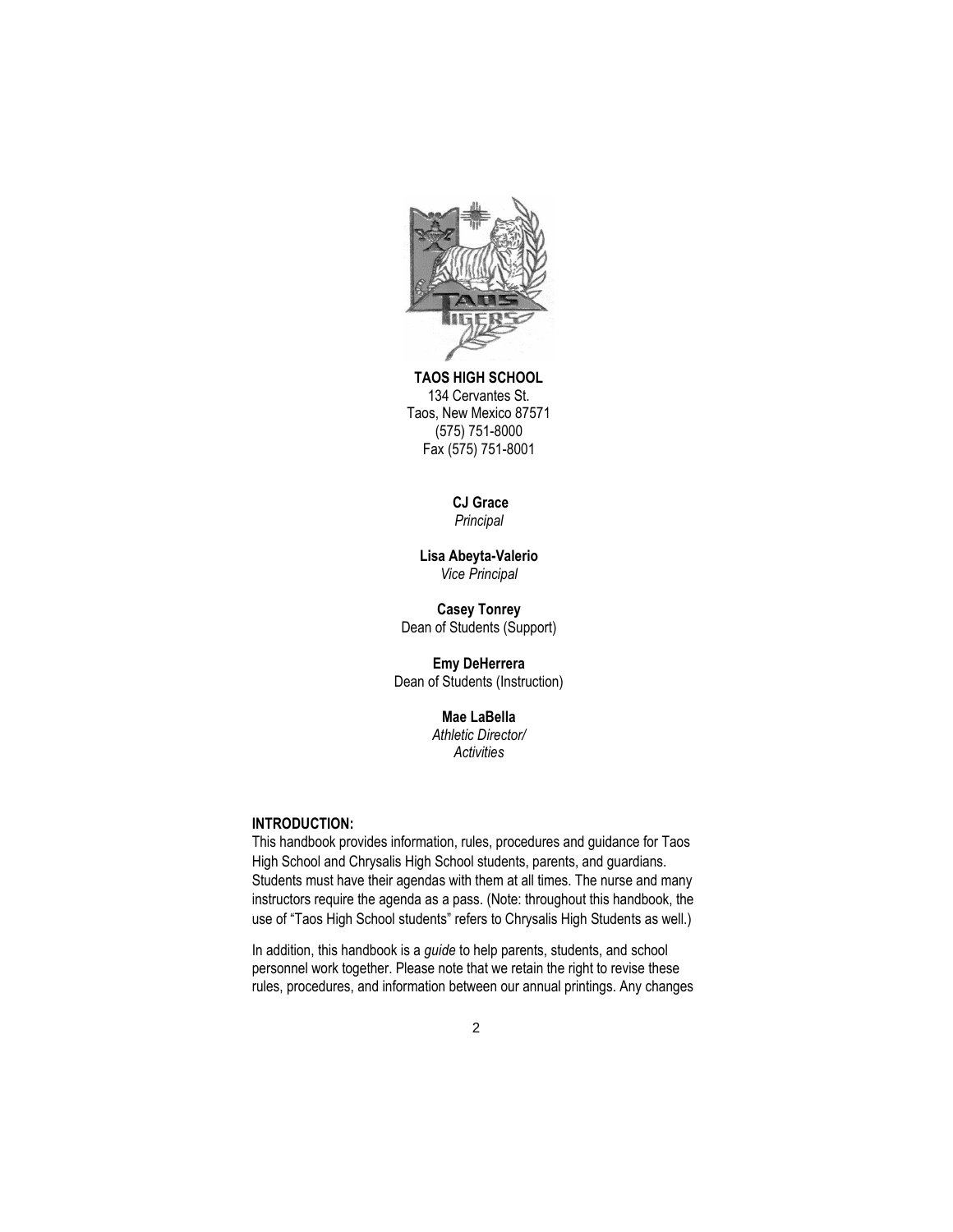made during the school year will be provided via our website to parents, guardians, and students as they occur. At the beginning of each year, upon payment of class fees, students will receive and sign for a copy of this handbook. Outstanding class fees will be added to the student's senior bill. This bill must be paid in full prior to graduation.

### *Our high school staff has high expectations for each student. Please take pride in your school and take advantage of the educational opportunities available to you at Taos High School.*

#### **INTRODUCCIÓN:**

Estimados padres: Este manual para estudiantes se puede obtener en español de la oficina del director, si así desean. Hagan el favor de firmar esta forma para asegurar que cualquiera información de aquí en adelante para los padres sea proveída a ustedes en español.

Este manual está diseñado para proporcionar información y orientación a los estudiantes, padres de familia y guardián de La Escuela Secundaria Taos que esta ubicada en Taos, Nuevo México. Este manual contiene normas, reglas, procedimientos, y la información para los estudiantes. Los estudiantes deben tener su agenda con ellos a todo momento. Para algunas clases les sirve como el pase de pasillo también.

Nuestro personal de la escuela secundaria tiene altas expectativas para cada estudiante. Por favor, de ser orgullosos de su escuela y aprovechar las oportunidades educativas disponibles para usted en la escuela secundaria de Taos.

Además, este manual es una guía para ayudar a los maestros, padres y personal de la escuela trabajar juntos. Tenga en cuenta que nos reservamos el derecho de modificar la aplicación de estas normas, las reglas, los procedimientos y la información entre nuestras impresiones anuales. Cualquier cambio realizado durante el año escolar, se dará a los padres, guardián y estudiantes a medida que ocurren. Al principio de cada año una copia de este manual se pone a disposición de los estudiantes y los estudiantes firmarán una copia. Muchas Gracias.

#### *IMPORTANT PHONE NUMBERS*

# **Athletics Office**

| <b>Attendance Office</b> |  |
|--------------------------|--|
|                          |  |
| <b>Counselors Office</b> |  |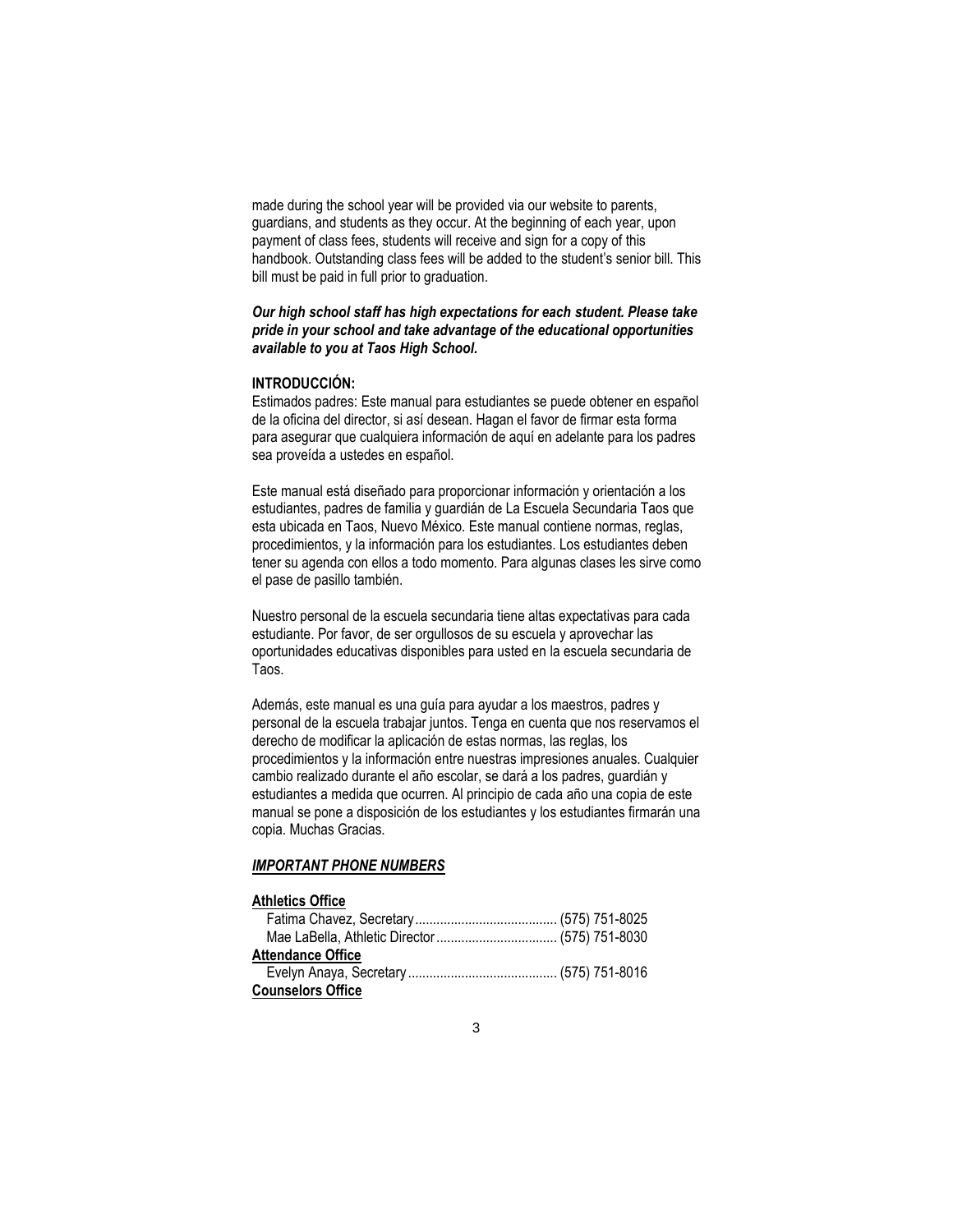| <b>Dean of Students</b>        |  |
|--------------------------------|--|
|                                |  |
| <b>Dean of Students</b>        |  |
|                                |  |
| Library                        |  |
|                                |  |
| <b>Nurse</b>                   |  |
|                                |  |
| <b>Principal's Office</b>      |  |
|                                |  |
|                                |  |
| <b>Records</b>                 |  |
|                                |  |
|                                |  |
| <b>Vice Principal's Office</b> |  |
|                                |  |

### **TAOS MUNICIPAL SCHOOLS**

| Lynn Brashar, Exceptional Programs  (575) 737-6114 |
|----------------------------------------------------|
|                                                    |
|                                                    |
|                                                    |

**Day Care 575-751-8070**

# **DISTRICT MISSION AND BELIEF STATEMENT**

All students in Taos Municipal Schools will be educated and graduated equitably by establishing excellent learning systems that provide high quality education in a safe and healthy environment.

# **TAOS HIGH SCHOOL'S VISION**

# **Taos High School is a place that:**

- 1. Values tradition, community, and celebrates its diversity;
- 2. Provides individual support for staff and students;
- 3. Challenges students in the classroom;
- 4. Has high academic standards for all students;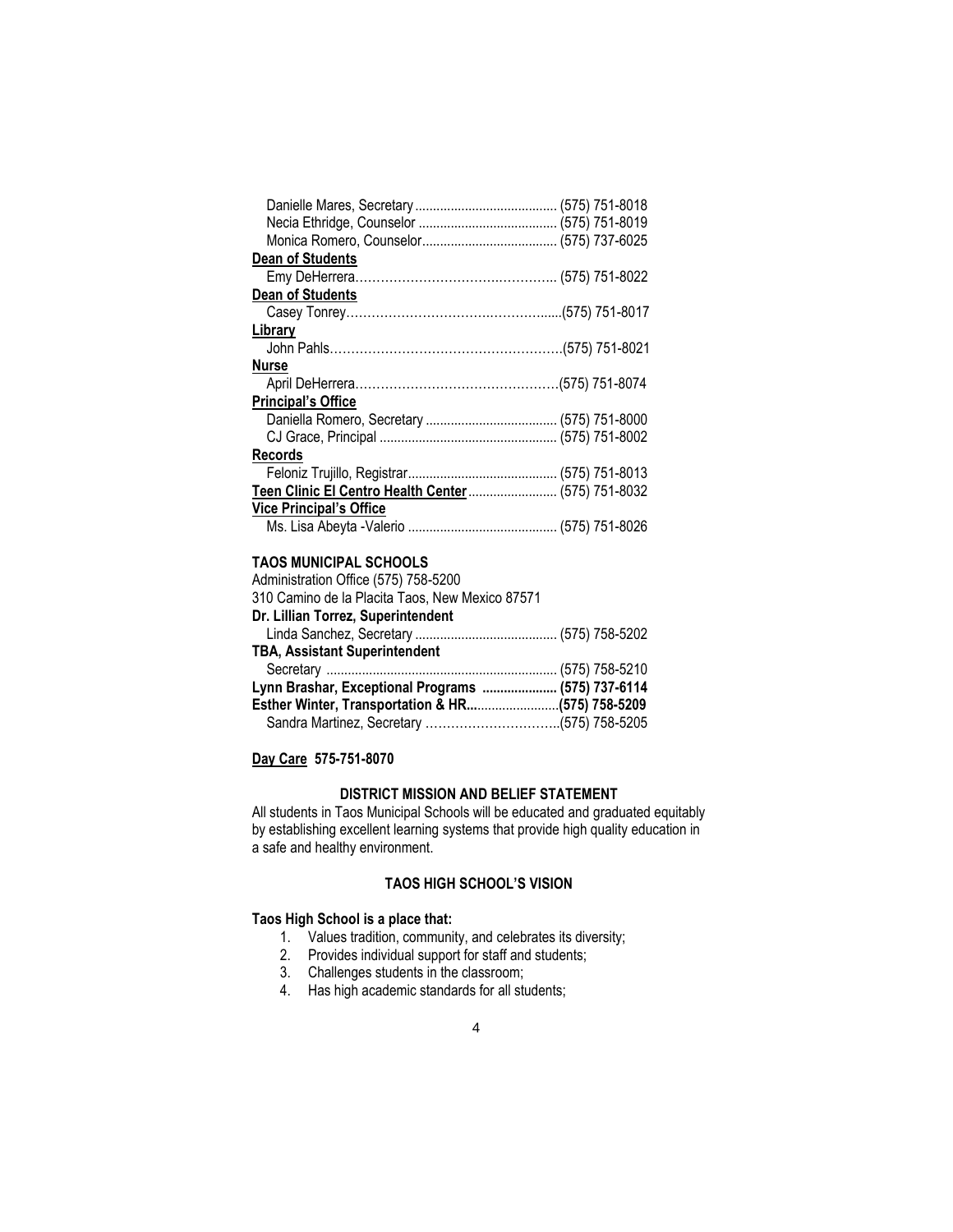- 5. Communicates regularly with parents and seeks ways to involve them in the work of the high school;
- 6. Thrives on complexity and change, and is constantly learning;
- 7. Allows students and staff to feel free to learn from mistakes and feel
- 8. safe to explore new ideas;
- 9. Has integrity;
- 10. Fosters courage, resiliency and hope;
- 11. Is safe;
- 12. Teaches and practices mutual respect; and
- 13. Empower all high school staff to participate actively in the management of the school.

### **Academic Performance**

Taos High School expects that all students will demonstrate initiative in their academic pursuits and that they will work productively toward successful completion of assigned work. Students will demonstrate this responsibility in the following ways:

- 1. Coming to school and to class on time.
- 2. Being prepared for all classes by completing assignments and doing required readings.
- 3. Becoming involved in classroom activities and discussions.

Students who need additional assistance from teachers should schedule time to meet with them individually. Students should arrange these meetings in advance.

Many support personnel (teachers, counselors, administrators, aides, staff, parents, and friends) are available to help students throughout their high school careers. However, the most important person is always the student. Students must accept responsibility for their educational pursuits.

#### **ACADEMIC INTEGRITY**

Taos High School students are expected to behave in a respectful and honest manner at all times. At Taos High School academic dishonesty is unacceptable. Plagiarism, copying, cheating and/or presenting material as one's own work when it is not, including materials from the internet, is dishonest and reflects poorly on the student. Examples of academic dishonesty include:

- Copying work from another source or student.
- Sharing work without the teacher's express permission.
- Collaborating without teacher authorization on exams, assignments, projects, and quizzes, etc.
- Doing work for other students.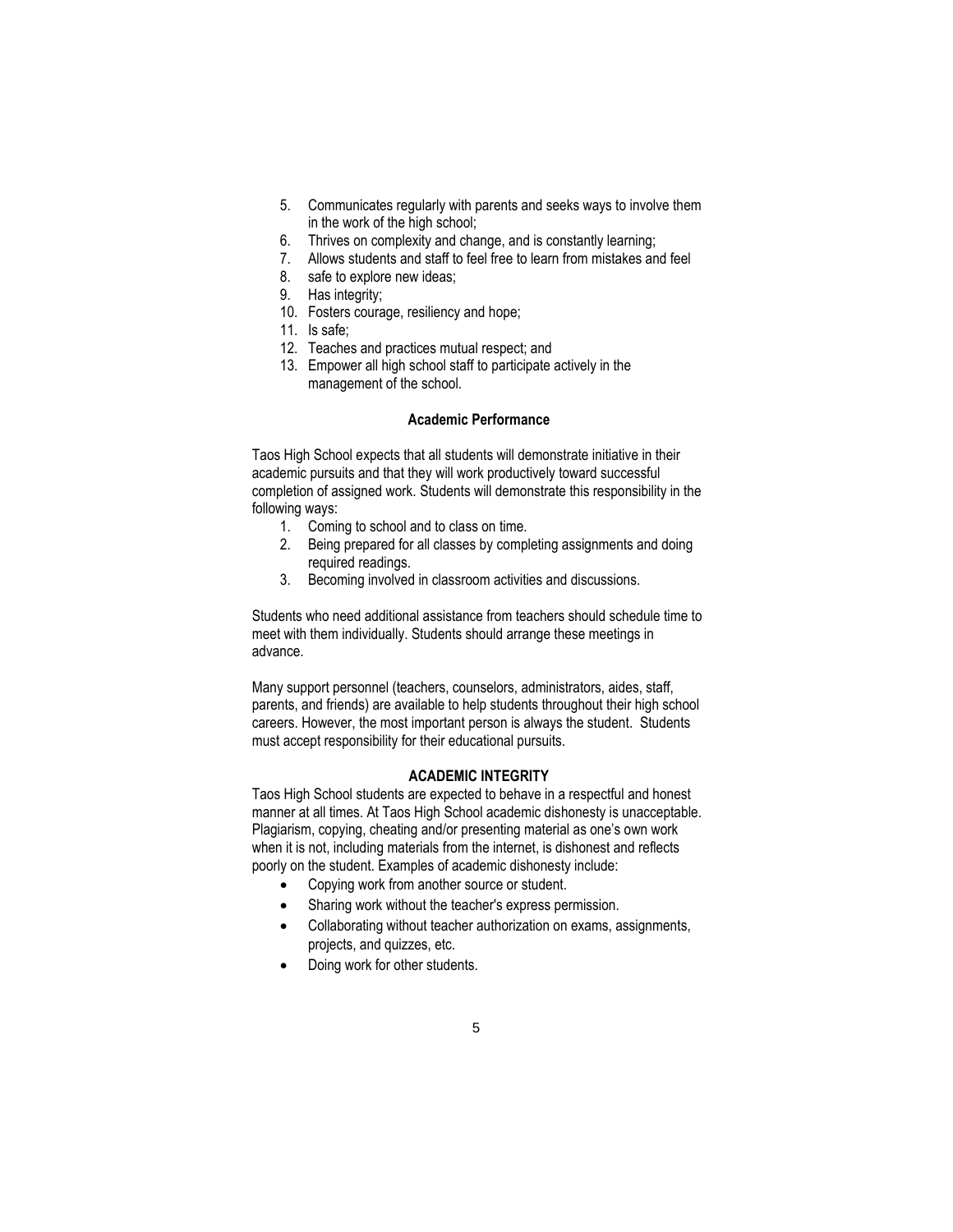• Committing any other act of academic dishonesty as determined by the teacher, administration, or academic integrity panel.

The consequence of academic dishonesty is an automatic zero for the assignment or test. At the teacher's discretion it may also result in an F for the quarter and/or an F for the semester. Other consequences may include removal from student organizations, athletics, and extra-curricular/co-curricular activities. Every instance of academic dishonesty will be kept on file by the principal or vice principal. All forms of academic dishonesty may be subject to review by a panel of five staff members. This panel will review the academic dishonesty allegation(s) and determine appropriate consequences. The student may appeal the panel's decision to the principal, if necessary.

### **GENERAL INFORMATION**

# **BUILDING REGULATIONS**

#### **Non-Taos High School Students in Building:**

Any student visiting Taos High School with a Taos High student **must** obtain permission in the principal's office the day before the visit. High school students are not allowed to bring younger children to school at any time.

### *Taos High School Cell Phone Policy*

*Cell phones/electronic devices may serve as an outstanding instructional tool and learning resource if used appropriately. We encourage our staff members and our students to use electronics and other 21st century devices to supplement instruction and learning. However, it has been proven that students who are on cell phones or other electronic devices when it is not part of the instructional lesson are not fully engaged in learning. In order to preserve the teaching and learning environment, this document is to clarify the cell phone/electronic devices policy for Taos High School. The policy is:*

**Student use of cell phones, or other electronic devices during the school day is a privilege**. Adherence to the guidelines below is essential to maintaining an appropriate academic environment and the integrity of the classroom. **Abuse of this privilege will result in consequences beginning with 1)** confiscation of device, 2) parent conference, 3) suspension or loss of other privileges such as participation in school trips, internships, proms and potentially graduation exercises.

**Cell phones and all functions within the cell phone (i.e. cameras and all other applications) are prohibited in the following areas unless expressly permitted by a staff member for educational purposes: Classrooms,**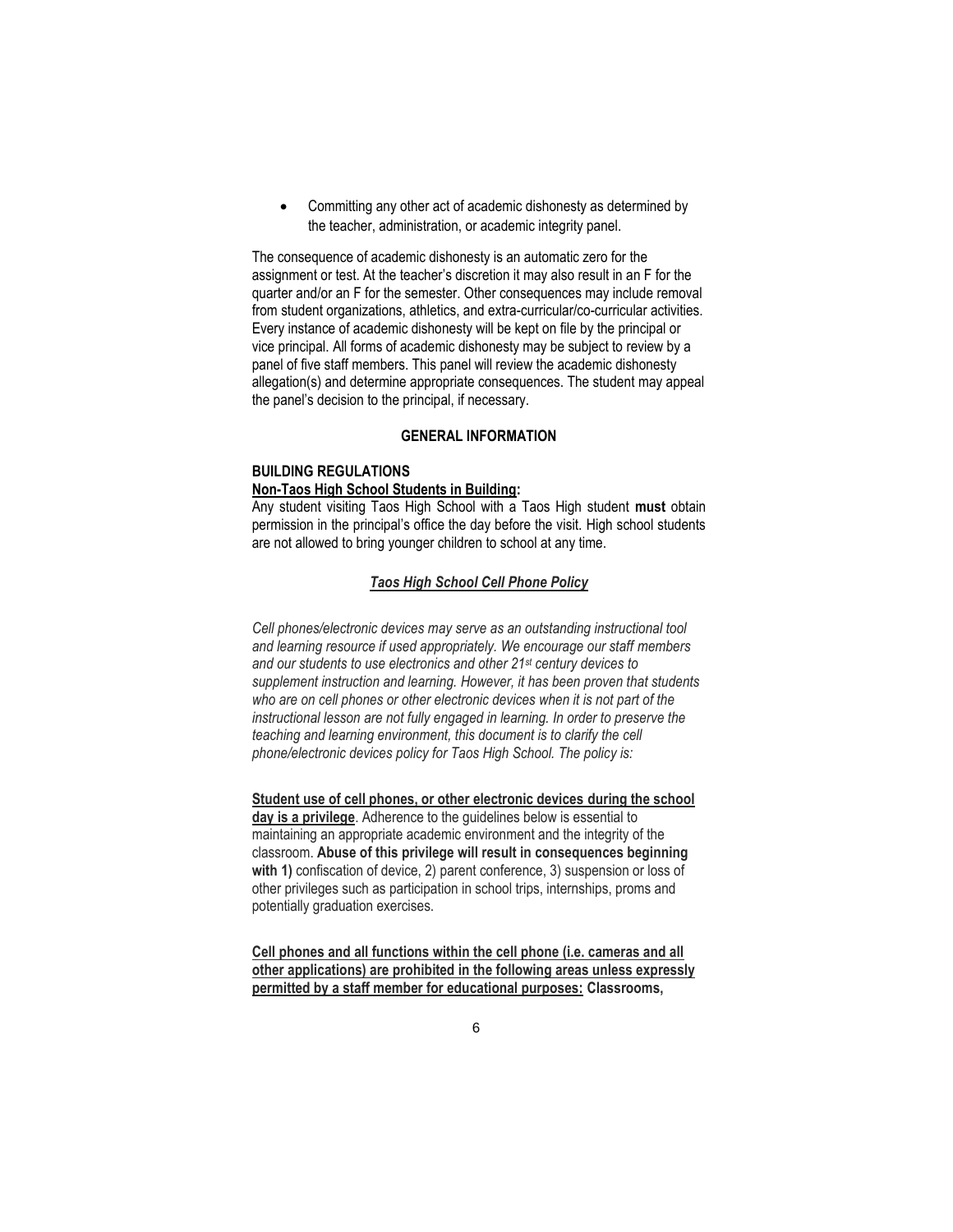**Science Labs, Restrooms, all Physical Education Areas and all School Office Areas.**

Students must comply with staff directives, including but not limited to, ending phone conversations for student-staff interaction and using appropriate voice volume and device volume. **When in use, cell phones must be on silent mode so that no audible ring tone is heard.** Students using cell phones or other functions on electronic devices in any manner that disrupts the educational environment, from within or from outside the classroom, or violates the rights of others, including, but not limited to, using the device in violation of our academic honesty policy, violating school conduct rules, harassing or bullying staff or students, photographing or video recording or using their device for unlawful purposes will be subject to more severe disciplinary action, up to and including suspension and/or expulsion and may, if applicable be reported to the Taos Police Department.

**Cell Phone Rule**: *The respectful, non-disruptive use of cell phones is permitted in the school cafeteria during lunch period and any other school area except those listed above. As soon as the threshold of the classroom or any prohibited area is crossed, during the school day, cell phones need to be put away and made undetectable (i.e., silenced without vibration). Violation of the cell phone rule as stated above will result in the confiscation of the device according to the following ladder of disciplinary action:*

- **First Offense** ~ the device will be held in the Administration office until the end of the school day. Students may pick up their phone following a behavioral contract review of this policy at the end of the school day in the main office, room 310.
- **Second Offense** ~ the device will remain in the main office until Friday. The Administrator will issue a receipt for the phone and establish contact with a parent or guardian.
- **Third Offense ~** An Administrator will establish parent contact and the confiscated device will remain in the main office until it is picked up by a parent or guardian.

*\*It should be noted that refusal to surrender a cell phone or other electronic device when directed to do so by a school staff member, teacher or administrator is a violation of the Taos High School Policies & Code of Conduct. Insubordinate behavior is punishable by suspension, exclusion from school events, inclusive of graduation and or involuntary transfer proceedings.*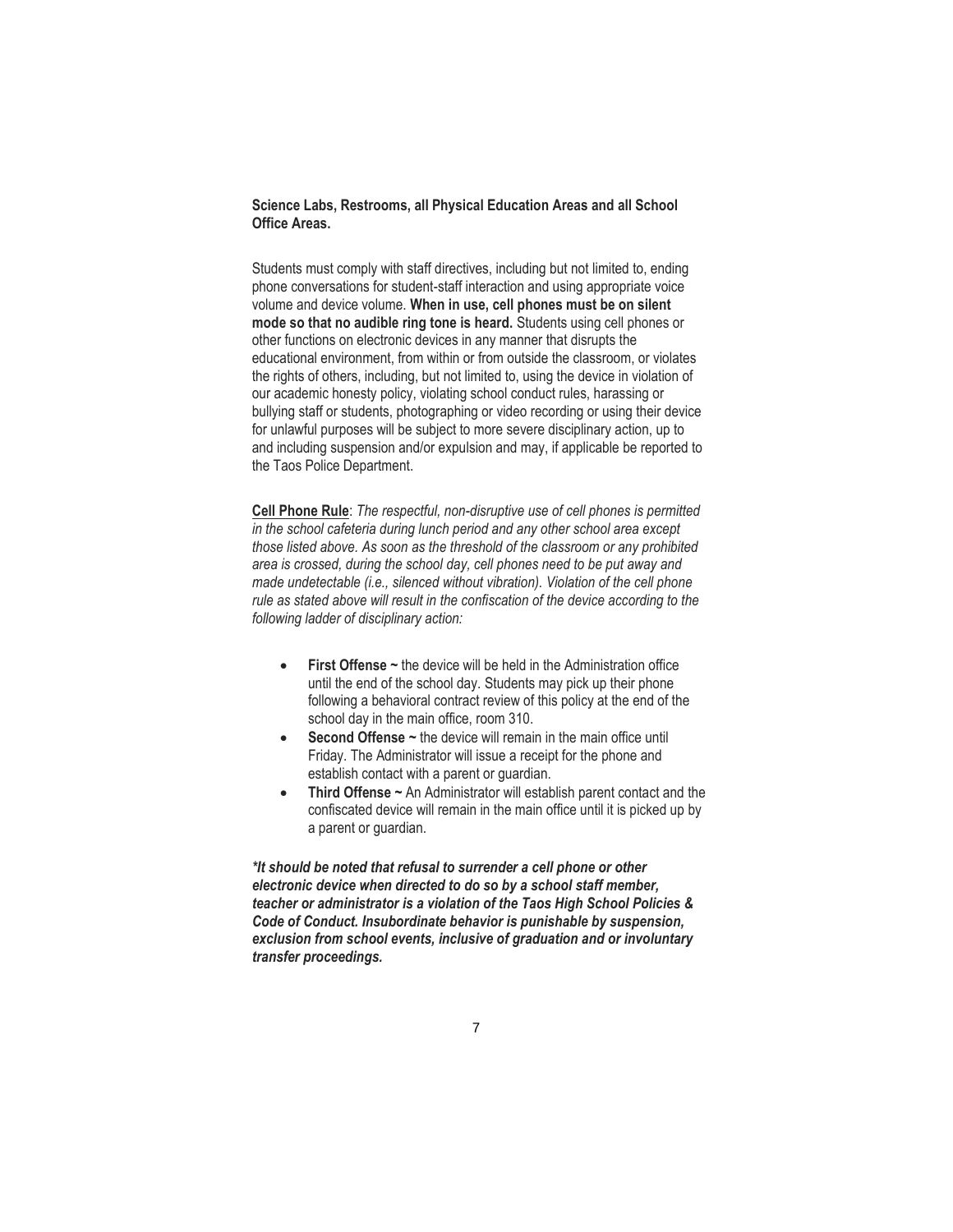**Policy Bullet Points: Cell phones are prohibited from use in classrooms and any other area in which academic work is being done unless otherwise instructed by the teacher.**

- **Cell phones and other devices are not permitted to be charged in the school.**
- **Headphones and other Bluetooth enabled devices are not permitted to be worn in class and must be put away securely by the student in any academic area.**
- **Cell phones are not to be used in bathrooms.**
	- 1. **Once inside the school, students must store their cell phones/electronic device in a location that is not visible to the teacher or other students, even though they are on SILENT. It is YOUR responsibility to keep your things secure**.
- **If a cell phone/ electronic device rings, vibrates, or is used for any reason without teacher permission, or is visible anytime during class time or if you are caught using it on campus during class time, a staff member may confiscate the device.**
- 1. **Under no circumstance is photographing or video recording allowed anywhere on the school premise.**
- 2. **Texting and cell phone use is permitted in halls during passing and during the lunch period in the cafeteria.**
- 3. **All cell phone use must be respectful and non-disruptive to students and staff.**
- 4. **Phones must remain on silent at all times throughout the school day.** Parents / Guardians, please note you can contact your child via their cell phone during the lunch period (1:19 to 2:00 PM). In the event of an immediate emergency, please call the school's main office at (646) 654-1261.
- 5. The staff of Taos High School requests your FULL co-operation with our policy.
- 6. It should be noted that, the school nor any of its employees are responsible for the loss or damage to any student's phone or electronic device whether that device is in the student's possession or confiscated by the staff. It is the responsibility of the student to adhere to this policy and to secure his or her belongings at all times. Classes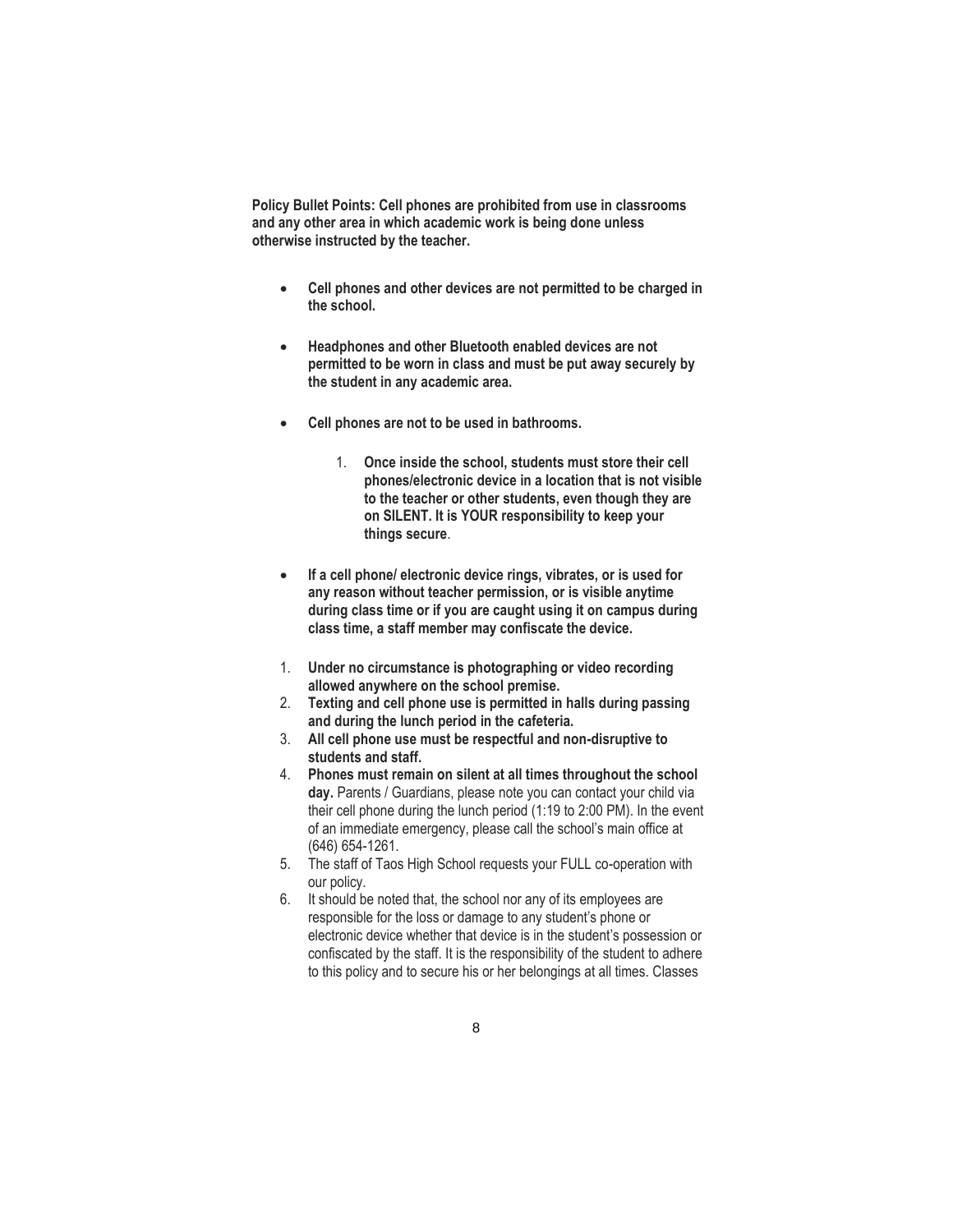and or instruction will not be stopped to deal with or search for lost phones/devices.

#### **Personal Electronic Items (not cell phones):**

Students are never permitted to use personal electronics, MP3 players, IPODS, radios, CD players, beepers, etc., while on campus during school hours. Taos High School is not responsible should these items be lost or stolen in school (whether in the possession of student or staff). In case of an emergency, students will request permission to use a school phone. \*See Cell Phone Policy specifically.

Electronic Devices: Section 1: Prohibition From 7:40 am until 2:50 pm the following prohibition shall be in effect: Students are prohibited from using or displaying, whether purposely or inadvertently, devices, two-way pager, iPod's and/or any other electronic device capable of transmitting or receiving voice or data communication, as well as any electronic device capable of storing information, including any form of electronic notebook, palm pilot and similar device, or computer. Section 2. Violation of the Prohibition: A violation occurs whenever a prohibited device is in plain view, whether or not the student intended to display the item. Any teacher, teacher's assistant, staff member or administrator seeing the device shall ask that it be surrendered immediately. A student's failure to comply shall be considered to be insubordination and shall be treated as such IN ADDITION TO ALL OTHER PENALTIES under this policy. Insubordinate students shall be referred to the office immediately where the school staff may employ all reasonable means, including the assistance of law enforcement, to gain possession of the device. If the student still refuses to comply, the student shall be suspended from school and shall not return until the device is surrendered. 1st offense: The electronic device will be confiscated and returned to parents at the end of the day. To receive the device, parents must sign a contract that explains the consequence of the violation. 2nd offense: Electronic device will be confiscated and returned at the end of the semester. \*While an electronic device is in the possession of the school, Taos High will not be liable for damage or loss.

**To receive the device a parent or guardian must come in and sign the device out. The device may only be signed out between 3:00 PM and 3:30 PM. Only an administrator will return the device.**

*\*While an electronic device is in the possession of the school, Taos High will not be liable for damage or loss.*

#### **Locker Usage:**

Most lockers have built-in locks. Locker space and locker combinations may be obtained from the vice principal. Students should not go to their lockers between classes or during class. Access to lockers will be restricted to before and after school and during the lunch hour. Lockers may be searched by administrators.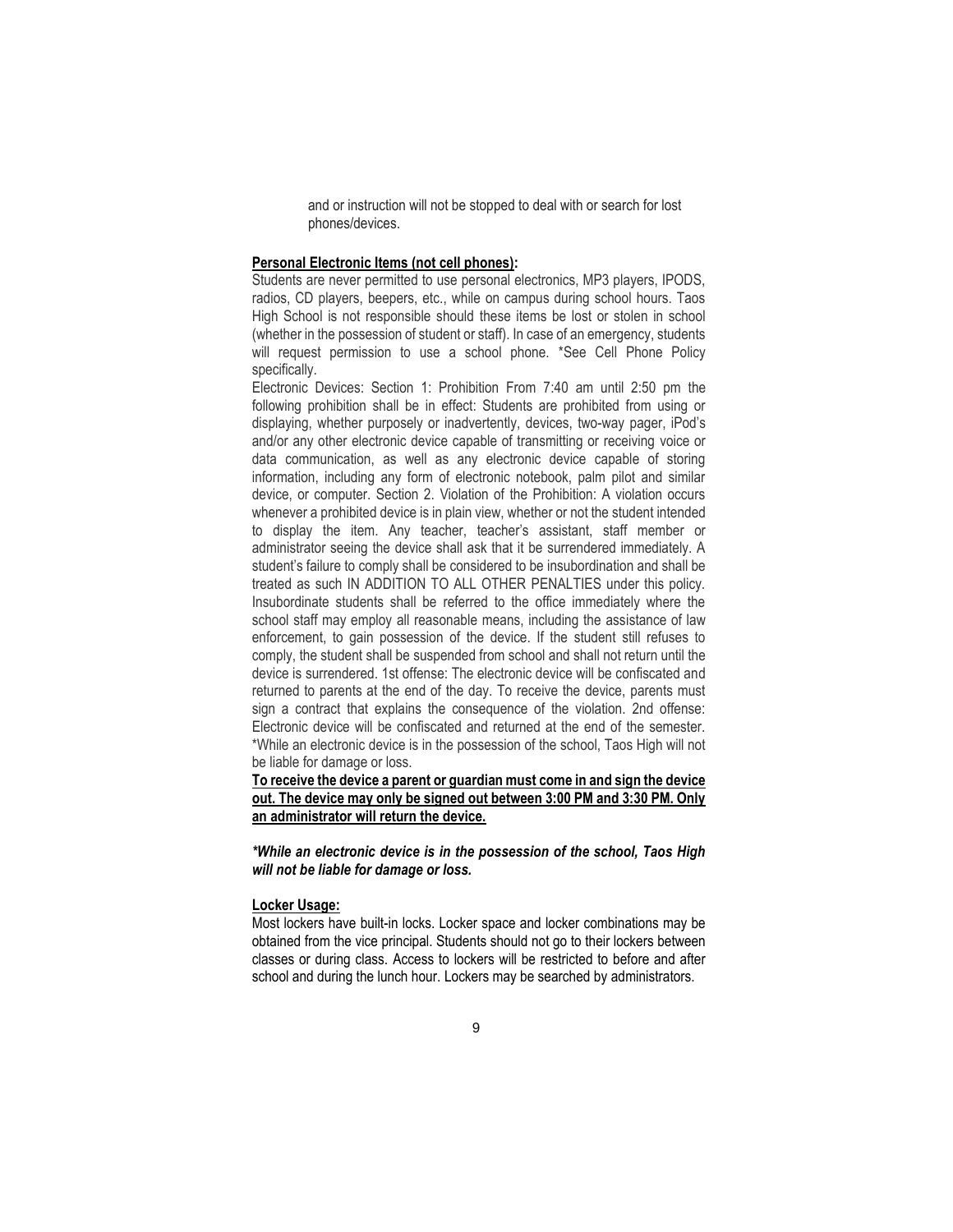# **MONEY AND/OR VALUABLES SHOULD NOT BE LEFT IN LOCKERS AT ANY TIME. THE SCHOOL WILL NOT BE HELD RESPONSIBLE FOR ITEMS STOLEN FROM LOCKERS.**

### **RECOMMENDED SCHOOL SUPPLY LIST:**

Teachers will supply students with their supply list on the first day of class.

# **ACADEMIC INFORMATION**

#### **Grades:**

Taos High School uses a 4.0 grading system. All grades on report cards will appear as letter grades based on the following system:

- 4.0 A Superior<br>3.0 B Good
- B Good
- 2.0 C Average
- 1.0 D Poor
- 0.0 F Failing
	- I Incomplete

*Honors and AP courses are weighted with an additional point with a grade of C or better; e.g. a student receiving a "C" in ALG II Honors will receive a 3.0 total towards their G.P.A.*

### **Graduation Requirements**

Students need 26 units to graduate: **4** units in English **4** units in Mathematics, 1 of which shall be equivalent to or Algebra II or higher **3** units in Science, 2 units of which shall have a laboratory component **3 ½** units in Social Science, including: U.S History, World History and Geography, Government, Economics, and ½ unit of New Mexico History **1** unit in Physical Education **½** unit in Health Education **1** unit in one of the following: a career cluster course, workplace readiness or a language other than English. **8 ½** elective course credits **1** unit of an honors course, dual credit, or distance-learning course **And** all NMPED requirements (see counselors for more information)

Homebound classes are permitted for students who cannot attend school for extraordinary circumstances or health related issues (documentation must be provided). Counselors will prepare the course assignment sheets. Students in the Homebound Program are responsible for collecting and turning in all assignments.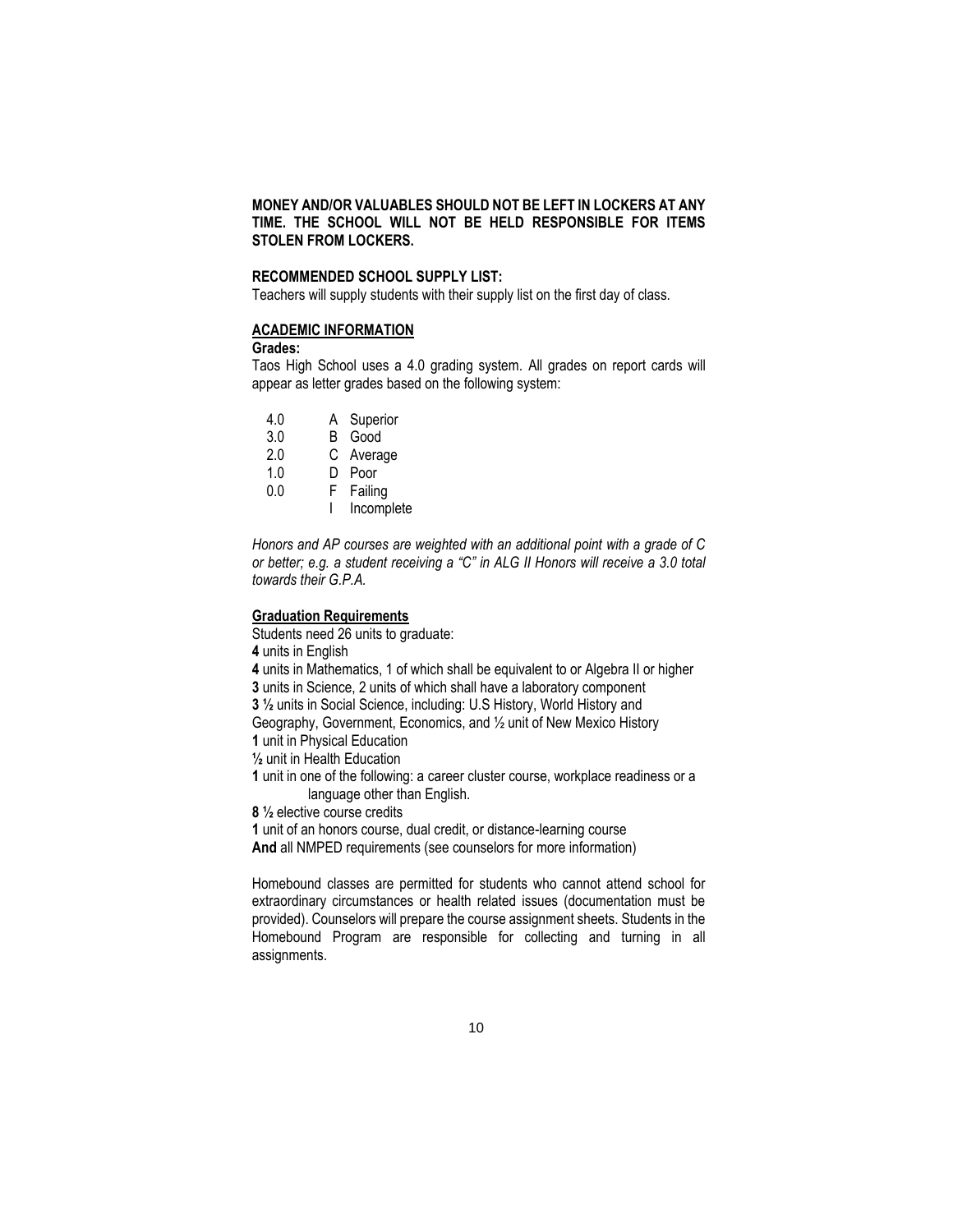All courses taken at any middle school, if approved by the principal or designee, for high school requirement(s) will not calculate into the Grade Point Average (GPA).

In addition, all Taos High School students must follow the sequence of courses defined by administration and the counseling department. Grade level forms can be found in the counselors' office. Students must use correct form for their grade.

**GRADUATION:** Earning the credits required to be awarded a high school diploma is a milestone. Students must have met these requirements by the time that Semester 2 grades are locked in their senior year to be eligible to participate in the Robing Ceremony, Senior Breakfast/Lunch, and Graduation. The students that have done this and paid all school fees will be allowed to pick up graduation packets and participate in the events. Any students requiring credit recovery will be enrolled with the start of summer school. Summer School will begin after Memorial Day Weekend. \*Any senior suspended during the month prior to Graduation will not be eligible to participate in the Robing Ceremony or Graduation.

**HONOR ROLL & ACADEMIC LETTERS** Honor run will be after each semester. Academic Letter eligibility is determined using unweighted cumulative GPA's. A student is eligible for receiving an Academic Letter after completing one full year at THS. A student must carry a full course load. • 1 academic year at cumulative GPA of 3.75 (letter) • 2 academic years at a cumulative GPA of 3.75 (bar) • 3 academic years at a cumulative GPA of 3.75 (bar) Students who have already earned their Academic Letter will receive an Academic Bar.

#### **VALEDICTORIAN/SALUTATORIAN**

Students must be in attendance at Taos High School their full junior and senior year to qualify for the titles of valedictorian and salutatorian.

**HEALTH & WELLNESS** Taos High School has many resources to support student wellness. El Centro Family Health Clinic is onsite for any needs that you may have. If you are stressed or anxious, please reach out to a staff member and we will help you connect with someone to help you. If you or someone you know is in crisis, please contact 911 or the National Suicide Hotline @1-800- 273-8255.

#### **EXTENDED LEAVE**

We encourage students to take advantage of all learning resources during their extended leave. However, students whose leave exceeds two weeks must withdraw and register at an on-site academic program or continue their education through other means (i.e. home schooling or correspondence courses).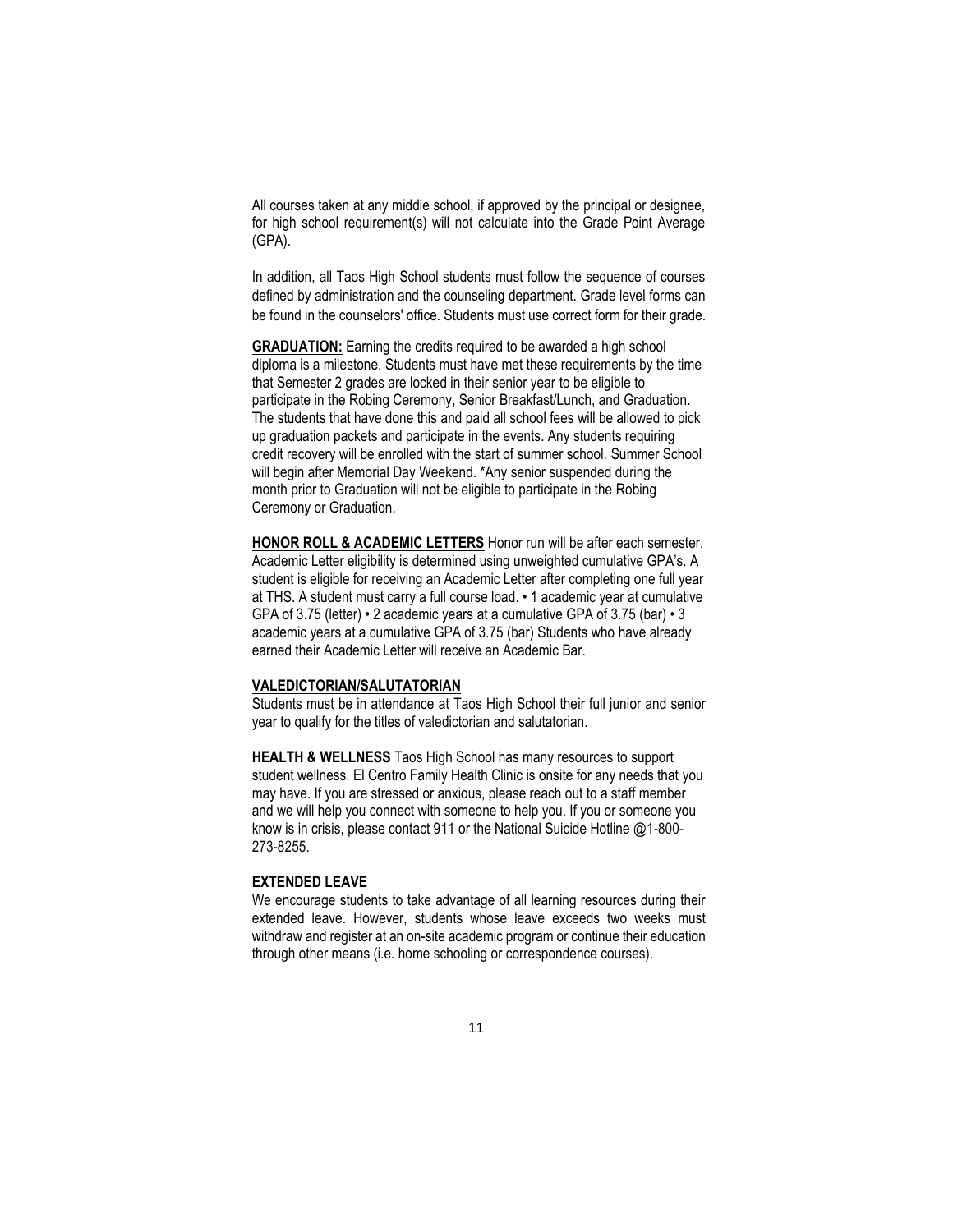#### **CUMULATIVE RECORDS**

Taos High School answers inquiries sent out by prospective employers and institutions of higher learning. The information is taken from the student's cumulative record and may include scholastic standing and testing information. It is possible to get a favorable recommendation for a job and/or admission to college by maintaining a strong school record. The school adheres to the "Family Educational Right and Privacy Act of 1974" when releasing any information.

#### **PROCEDURES for EXTERNAL COURSES**

- 1. All external courses that may count toward GPA and valedictorian/salutatorian/overall class ranking status must have prior approval by the superintendent or his/her designee. This relates to the permission to enroll in those classes and must be approved before the fact. Note: THS classes required for graduation will only be substituted by external courses under severe extenuating circumstances, such as health problems.
- 2. No external classes may count as more than a 4.0.
- 3. If a student repeats a course, whether at THS or externally, that course may help improve a student's GPA (grade point average), but not his/her status in the selection of valedictorian or salutatorian. See "TRANSCRIPT GRADES".
- 4. No credits, internal or external, may be removed from the student's transcript for the purpose of improving the student's GPA.

#### **TRANSCRIPT GRADES**

An "F" grade posted on a transcript will not be removed when a student retakes the class to earn a passing grade. Both grades will be posted on the transcript and both grades will be averaged in with other grades earned to determine GPA. This does not apply to athletic eligibility. Please refer to the NMAA policy handbook for further information.

#### **WITHDRAWALS**

Every student who withdraws from school shall be entitled to a withdrawal form provided he/she has returned all textbooks, novels, materials, library parking passes and settled all accounts. Requests for transcripts will not be honored unless all fees/debts are paid.

A student who is absent for more than 10 consecutive full school days will be disenrolled due to attendance and will be reported to the juvenile probation office.

Any student who withdraws from a class after the  $4<sup>th</sup>$  week of instruction will have a withdraw fail (WF) posted for the 9-week period. The teacher in the subsequent class will average that "F" grade with the next 9-week period to calculate the semester grade. Students must move into and be enrolled in a similar class whenever possible, but NOT an aide position.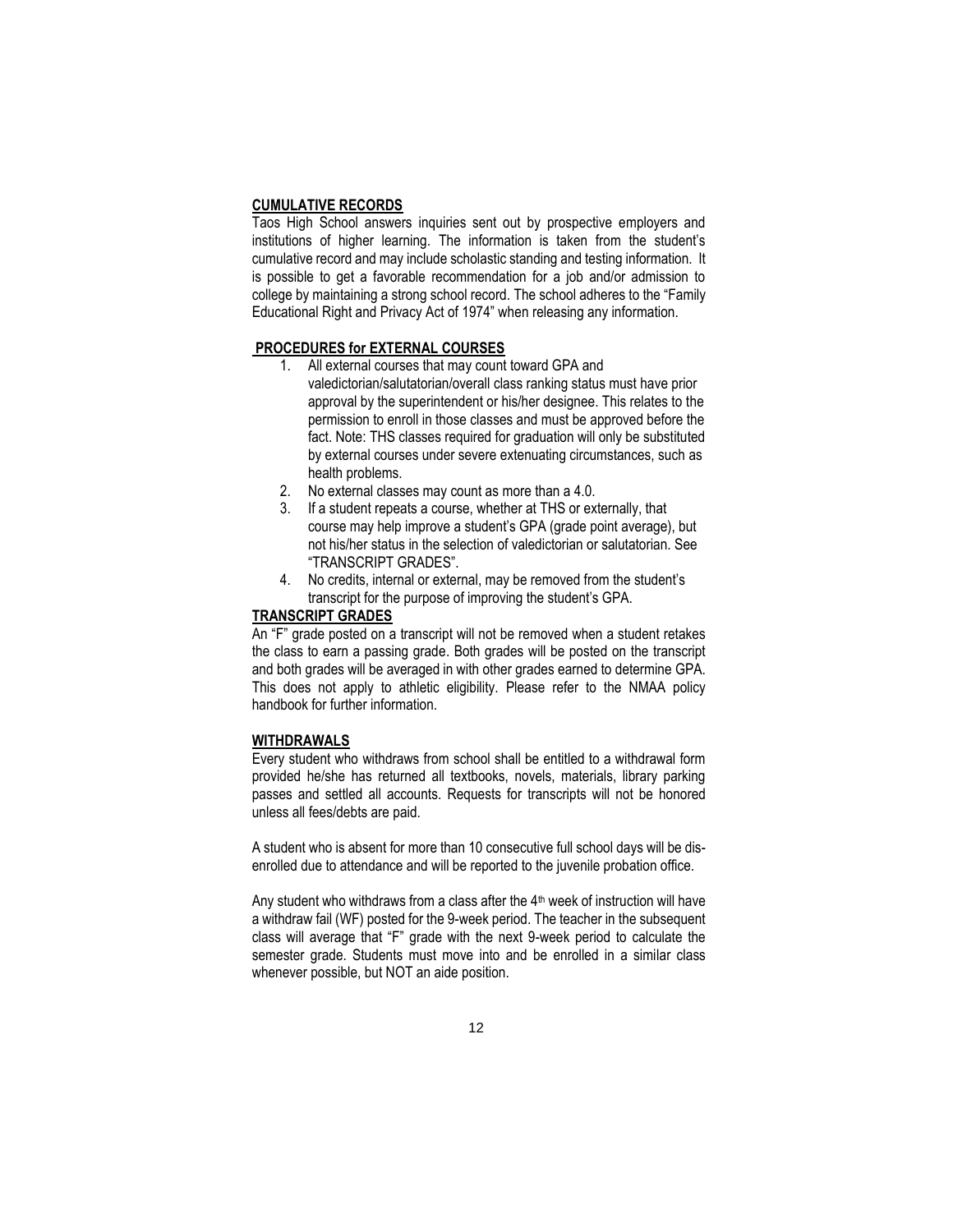### **TEXTBOOKS**

Students will be issued a textbook in most classes at Taos High School. These are the responsibility of each student. Lost or damaged books will be replaced at the expense of the student responsible for the text.

#### **Co-Curricular Activities:**

Co-curricular Activities are activities that are an extension of classroom instruction. They may be optional clubs or they may be required by law, the Common Core State Standards, or local school board policy. Co-curricular activities are required as part of the course grade if a student is to receive credit for the course. Co-curricular activities may require students to miss school. Students are responsible for communicating with teachers about absences and assignments in advance.

#### **Extra Curricular Activities:**

Extra-curricular activities are school-sponsored activities, which are not required by law or the Common Core State Standards. They have practices, meetings, events, performances, or interscholastic competition. Implementation of Public School Reform Act components on the required schedule will preclude using school time for practices, meetings and events. Extra-curricular activities provide worthwhile contributions to student growth and development. While these activities may have an indirect relation to the school's curriculum, extra-curricular activities do not include direct instruction of the state-required student competencies established in the Common Core State Standards.

#### **Honors Courses:**

Board policy allows the faculty of the Taos Municipal Schools discretionary power when establishing honors program parameters. Each academic department designates honors courses according to the nature and philosophy of the department. These courses must be approved by the administration. Methods for approving students for honors classes will vary within the different departments. The administration and faculty of Taos Municipal Schools reserve the right to be flexible when designating honors courses. Several variables may influence the designation of honors courses such as enrollment changes, staff changes, class sizes, etc. The Preliminary Registration Form presented at pre-registration will indicate current honors courses. Additions, deletions and other changes will be announced as they occur.

#### **Releasing Students from School:**

Good student attendance is a priority for Taos Municipal Schools. We realize that emergencies and/or other extenuating circumstances may necessitate the need for a student to be released from school. When this occurs, the following procedures will be followed:

### *School Release:*

Parental/Legal Guardian Request **made in person**: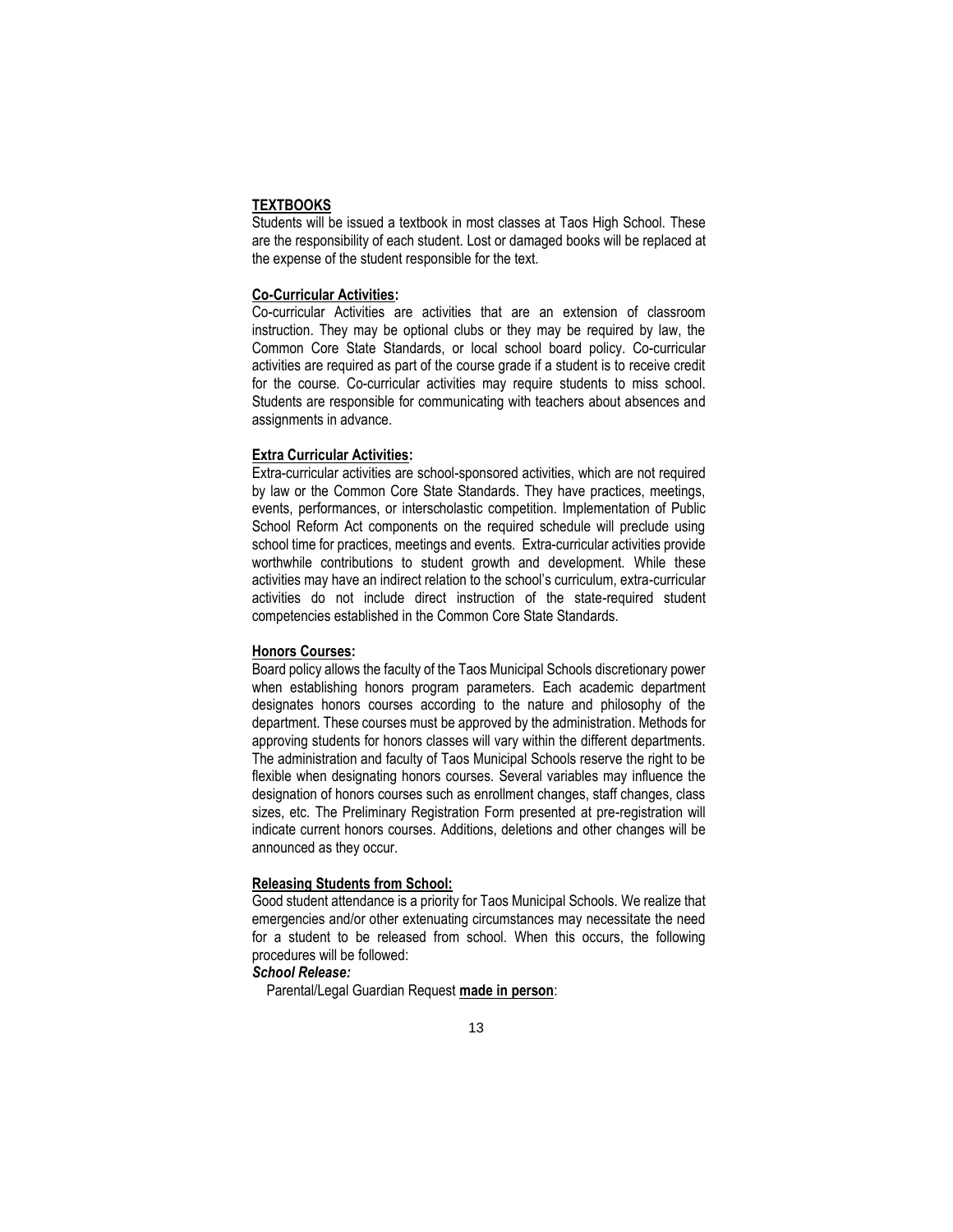- 1. Verification of parent/guardian by principal or designee
- 2. Written release by principal or designee
- 3. If parent cannot release in person, then, a **Fax or Email** to school secretary will be required.

#### *Other Requests:*

- 1. Requires parental/legal guardian consent
- 2. Verification of requesters' identify by principal or designee
- 3. Written release by principal or designee

### *School-Sponsored Activity Release:*

- 1. Parental/legal guardian written request
- 2. Verification of request by principal or designee
- 3. Written release by principal or designee

Under no circumstances shall an employee release a student from school or a school-sponsored activity without written authorization from the principal or designee. *Release forms may be obtained in the principal's or vice principal's office.*

#### **Evening School Activities:**

The same school regulations apply at after school activities that are in force during regular school time. These apply to events held off-campus as well as those oncampus. Please remember:

- 1. No alcoholic beverages or any type of drugs
- 2. No smoking
- 3. All cars must be parked in the parking lot
- 4. Loitering in cars is prohibited
- 5. All school rules are in force
- 6. Students who leave the event will not be allowed to return
- 7. Students exhibiting improper behavior will be asked to leave

The school's administration, through its sponsors, reserves the right to exclude or eject any student or guest who violates any of the above regulations. Additionally, the student's privileges may be revoked.

#### **Club/Organizational Fundraising:**

Soliciting of funds or donations around the school or community must be authorized in advance by the principal, vice principal, or superintendent. All clubs and organizations wishing to sell anything must have the approval of the Principal or designee (Athletics Director) before ordering, purchasing and/or acquiring the items to be sold. **Sponsors will be held strictly responsible for collecting all monies owed and seeing that all members are held accountable for anything they are selling.** The district or school is not responsible for lost or stolen funds.

**Student Class Dues and ID Card:** Each student will be assessed an annual Activity/Class Dues Fee of \$20. This fee entitles students to the following: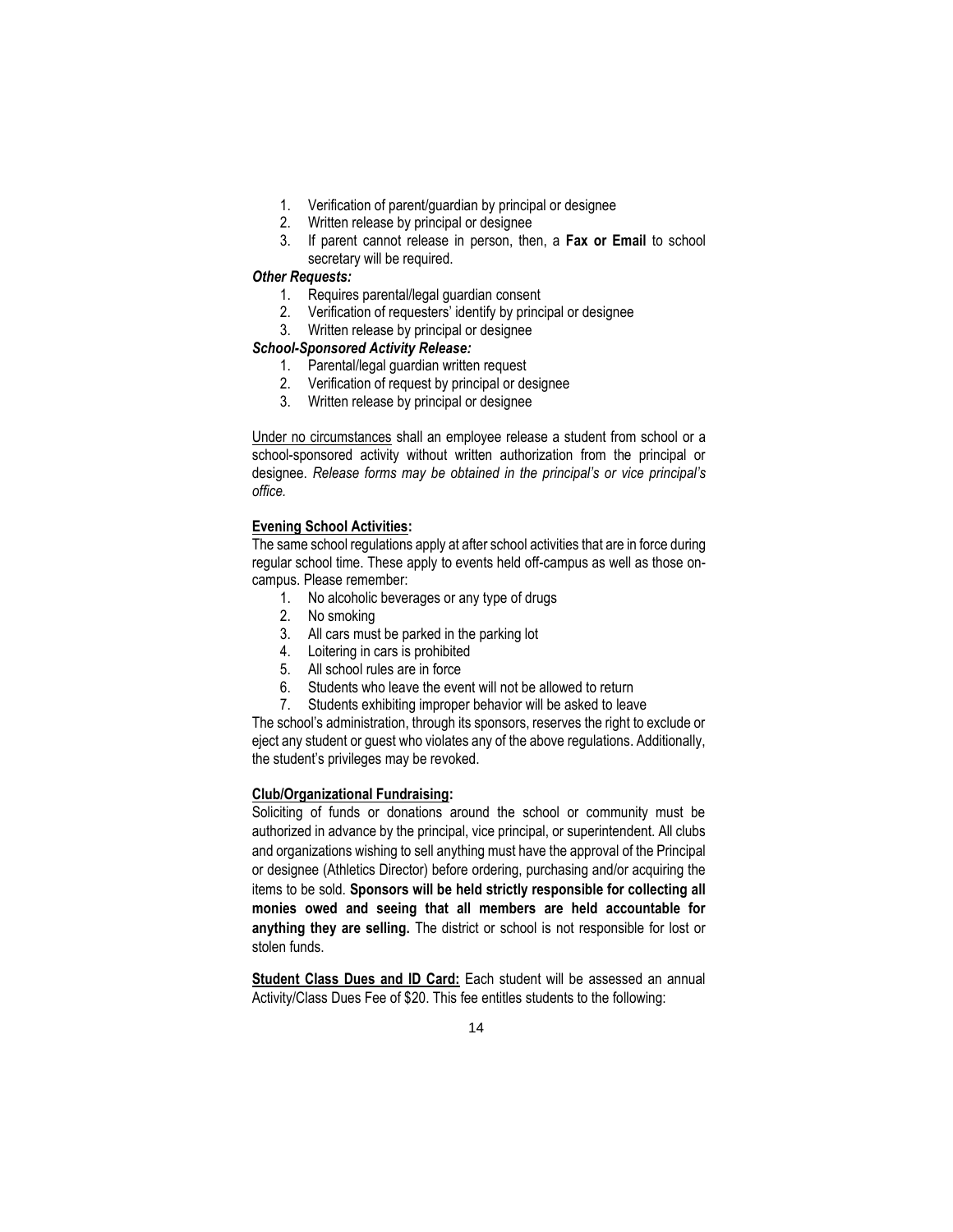- 1. Admission to all athletic events at the student price
- 2. Admission to all student dances which will require admission price and a student ID card
- 3. A student planner

Any student who loses his/her ID card may purchase another one for \$10. Student IDs are not transferable. Students who violate this provision will lose their privileges as listed here and will be charged adult prices to all activities covered by the ID card.

**Posters:** The principal must approve all signs and posters. They must not be attached to the painted walls in the hallways but they can be hung on the bulletin boards. The responsible group must take down all signs/posters and the area left in the original condition.

**Student Parking:** Parking a vehicle is a privilege that Taos High students may earn. It is not a right. A student parking permit will be issued to those students who pay the \$30 processing fee, submit a parental consent form properly signed by a parent, a driver's license, insurance and registration for the vehicle. Student vehicles are to be parked in the designated student parking area. Students are to leave their cars in the parking lot, locked at all times during the school day. No loitering in cars will be permitted at any time during the day. If a student leaves campus without permission or is caught in a vehicle on campus during the school day they may be searched. Students who abuse the privilege of driving to school will be required to leave their cars at home. Students will drive in a safe, responsible manner at all times. The school may revoke parking privileges on campus due to reckless driving by a student. Parking fees will not be refunded or prorated. All student drivers must have a Taos High parking sticker/permit **before** they can drive their cars on to campus. If a vehicle is parked on campus without a permit, the following steps will take place:

*1 st offense: Car will be ticketed* 

*2 nd offense: Car will be towed at the owner's expense THS is not responsible for damages incurred while towing.*

Stickers/Permits can be obtained at the campus security/attendance office. Loss of a student's driver's license will result in loss of parking privileges.

The school has a right to search all vehicles that are parked on campus. The interiors of student vehicles on school property may be inspected whenever a school official has established a reasonable suspicion that illegal or unauthorized substances may be present. A search dog may be used to indicate that illegal or unauthorized substances are within such a vehicle. A qualified, authorized dog trainer-handler who will be responsible for the dog's actions will accompany the dogs. In any of the foregoing enforcement actions, the administration is authorized to use dogs whose reliability and accuracy for sniffing and detecting illegal or unauthorized substances has been established. Any indication by the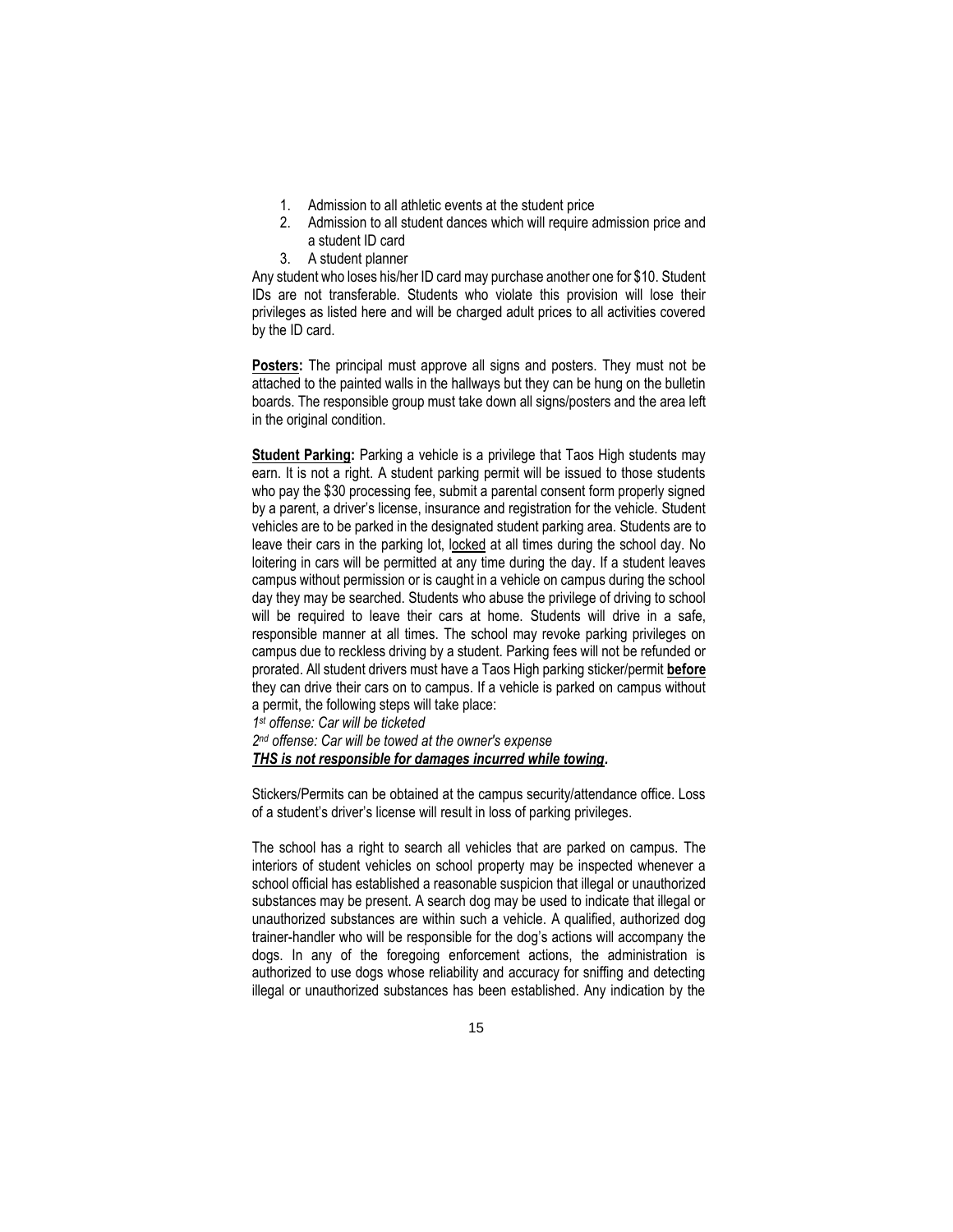dog that an illegal or unauthorized substance is present on school property or in a vehicle on school property shall be reasonable cause for a search by school official.

**The TAOS MUNICIPAL SCHOOLS does not discriminate on the basis of race, color, national origin, sex, disability, or age in its programs and activities and provides equal access to the Boy Scouts and other designated youth groups. The following persons have been designated to handle inquiries regarding the non-discrimination policies**:

Ms. Renetta Mondragon is the District 504 Coordinator and she can be reached at 575-758-5200. Ms. CJ Grace is the District Title IX Coordinator and she can be reached at 575-751-8002.

**Las escuelas municipales de TAOS no discrimina por raza, color, origen nacional, sexo, discapacidad o edad en sus programas y actividades y proporciona un acceso igualitario a los Boy Scouts y otros grupos de jóvenes designados. Las siguientes personas han sido designadas para manejar las preguntas sobre las políticas de no discriminación.**

Los contactos para el representante de 504, Sra. Renetta Mondragon, es 575- 758-5200 y para el representante de Title IX, Sra. CJ Grace, es 575-751-8002.

**Student Walkouts:** The Taos Board of Education and Administration concurs with the Superintendent of Public Instruction on the issue of student walkouts. The New Mexico School Act *(Sec. 22-12-2C, -7D)* states that "Parents, guardians or others having custody of children of compulsory school age must insure that children in their care attend school, and may be held criminally responsible for causing their children to violate the law. Students may be suspended or expelled from school under State School Board of Education Regulation 0.81-3, governing schools' and students' rights and responsibilities. *(See particularly Sec. II.A.2, criminal and delinquent acts and disruptive conducts, and III.A, basis for disciplinary action.)* A student also may be subject to a Children's Court prosecution as delinquent for committing the criminal offense or as a child in need of supervision because of truancy. *(See N.M.S.A. Sec. 32-1-3N Children's Code.)*

**TITLE IX OF THE EDUCATION AMENDMENTS OF 1972:** Title IX of the Education Amendments of 1972 prohibits discrimination in any federally assisted education program against students and employees on the basis of sex. The key provision of Title IX reads: *No person in the United States shall, on the basis of sex, be excluded from participation in, be denied the benefit of or be subjected to discrimination under any education program or activity receiving federal financial assistance.*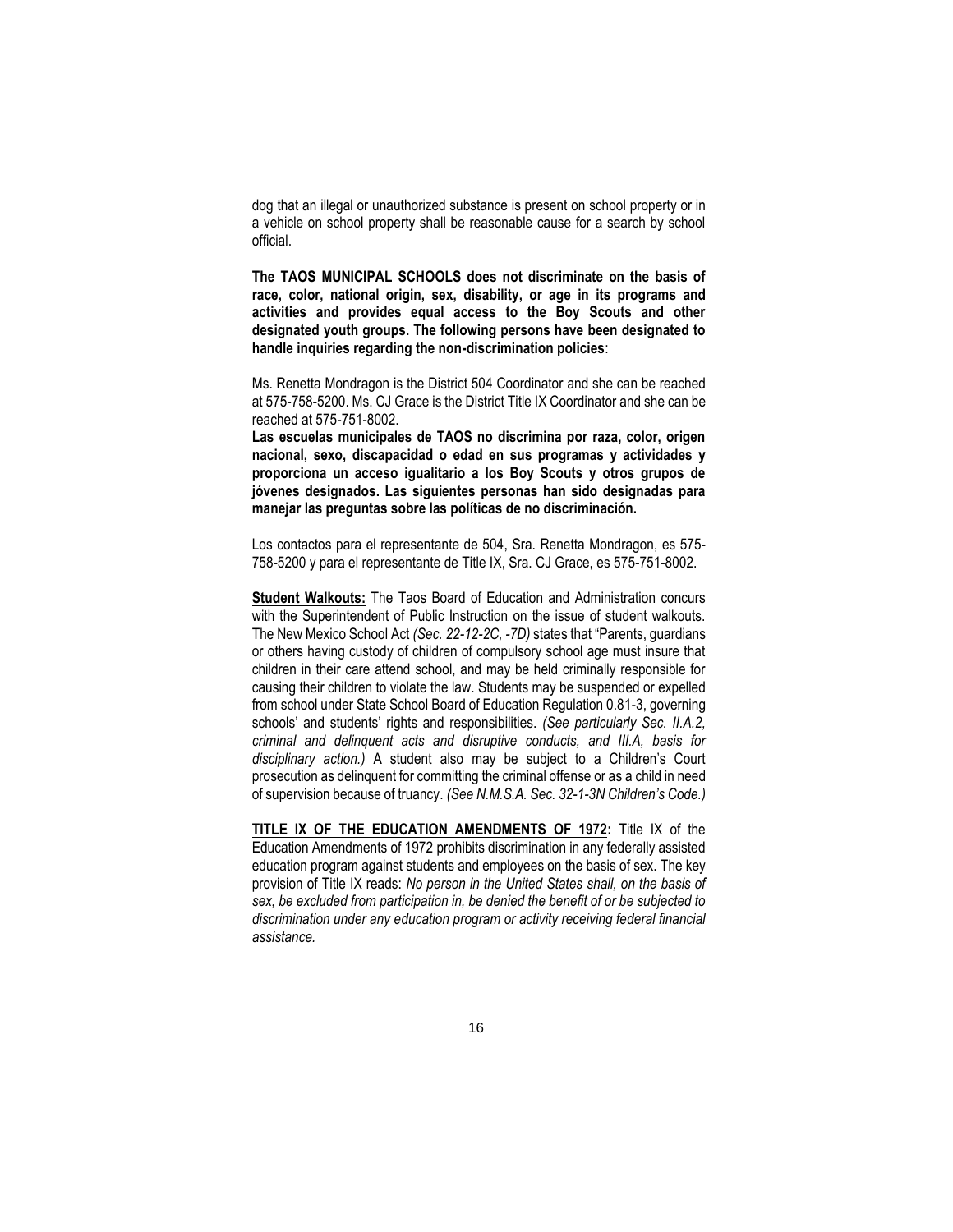**Pledge of Allegiance:** The pledge of allegiance shall be recited daily in each school in the Taos Municipal School District according to regulations adopted by the State Board of Education.

- 1. EXEMPTION BY MEMBERSHIP IN RECOGNIZED RELIGIOUS DENOMINATIONS. Parents/guardians belonging to a recognized religious denomination whose teaching prohibits their child's recitation of the pledge of allegiance, shall present a certificate stating that the parents or guardians are BONA FIDE members of said religious denomination and that the religious teaching of the denomination prohibits their child's recitation of the pledge of allegiance.
- 2. EXEMPTION BY CERTIFICATION OF RELIGIOUS OR CONSCIENTIOUS OBJECTION. Parents or guardians who are not BONA FIDE members of recognized religious denominations described above, but whose religious or conscientious beliefs, held either individually or jointly with others, do not permit the recitation of the pledge of allegiance, shall present a certificate stating that the parents or guardians have a religious or conscientious objection to their child's recitation of the pledge of allegiance.

#### **TAOS MUNICIPAL SCHOOLS STUDENT SUBSTANCE USE/ABUSE POLICY** I. *Statement of Philosophy*

The Taos Municipal Schools recognize that alcohol and other drug disease/dependency are health problems. Health problems of youth are primarily the responsibility of the home and community. The schools share that responsibility when alcohol and other drug use/abuse and dependency interfere with school behavior, student learning and the maximum development of each student. The schools shall intervene and make a concerted, consistent effort to educate and assist those students displaying behavior of concern.

The schools shall endeavor to educate all students concerning use/abuse of alcohol and other drugs. Every reasonable effort shall be made to provide all students an environment free of alcohol and other drugs. Staff training is essential in helping combat use and/or abuse of substances and will be provided on an ongoing basis. Community education/awareness activities will be supported as they apply to the overall program.The schools reserve the right to use any method for detection of the presence of controlled substances including the use of "drug detecting dogs", individual searches such as pocket turn-outs and pat searches as well as locker and vehicle searches (both external and internal).

School authorities shall give consideration to the health, safety and educational rights of all students when prescribing intervention/disciplinary action(s) for students who use, are under the influence of or possess/distribute alcohol and other drugs on school premises or while engaged in school-sponsored activities.

*II. Drug and Alcohol Use by Students* The nonmedical use, possession, distribution, delivery or sale of drugs or counterfeit substances on school property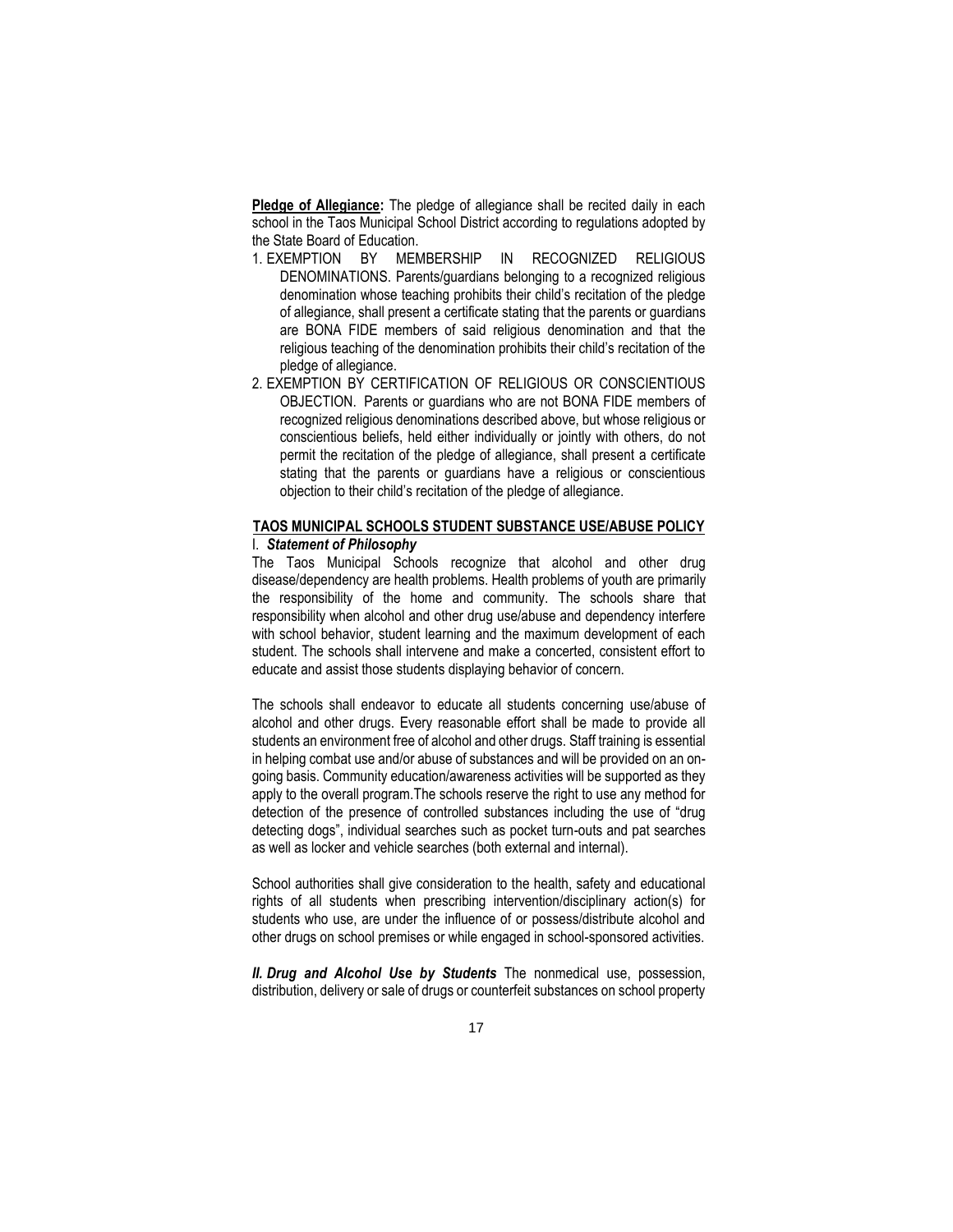or at school events is prohibited. Nonmedical is defined as "a purpose other than the prevention, treatment, or cure of an illness or disabling condition" consistent with accepted practices of the medical profession.

Students in violation of the provisions of the above paragraph shall be subject to removal from school property and shall be subject to prosecution in accordance with the provisions of the law.

Students attending school in the district who are in violation of the provisions of this policy shall be subject to disciplinary actions in accordance with the provisions of school rules and/or regulation.

For purposes of this policy, "drugs shall include, but not be limited to:

- All dangerous substances prohibited to law. (marijuana, cocaine, heroin, etc....)
- All alcohol beverages.
- Any prescription or over-the-counter drug, except those for which permission to use in school has been granted pursuant to Board policy.
- Hallucinogenic substances.
- Inhalants.
- **Edibles**

### *NOTE: All prescribed medication to be taken at school shall be kept at the principal's office or nurse's office.*

**Enforcement of Policy:** The Taos Municipal Schools District reserves the right to search a student's person, personal effects and vehicle in enforcing this policy.

- 1. A pat-down search of a student may be conducted upon reasonable, individualized suspicion that such student is in possession of a substance in violation of this policy. Any such search shall be conducted in private by an authorized school official of the same sex as the student to be searched and in the presence of a witness.
- 2. Lockers, desks and similar storage facilities are school property and remain at all times under the control of the school. However, students are expected to assume full responsibility for the security of their lockers and desks and similar facilities. School officials for any reason may conduct periodic general inspections of lockers, desks and similar facilities, at any time and without notice or consent.
- 3. Students are permitted to park on school premises as a matter of privilege, not of right. The district retains the authority to conduct routine patrols of school parking lots and inspections of the exteriors of automobiles on school property. The interiors of student vehicles on school property may be inspected whenever a school official has established a reasonable suspicion that illegal or unauthorized substances are present or any indication by a dog that illegal or unauthorized substances are within such a vehicle. A qualified, authorized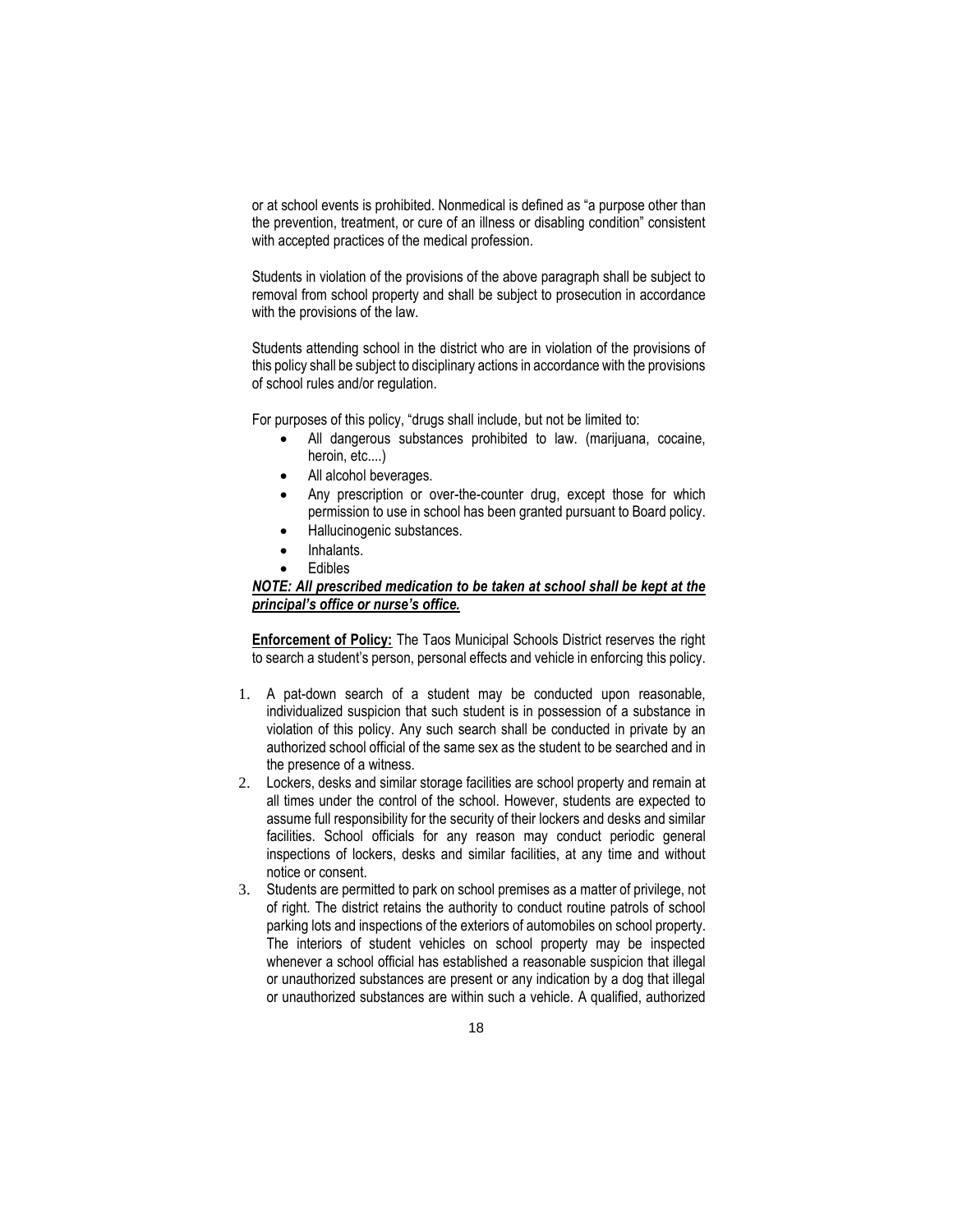dog trainer-handler who will be responsible for the dog's actions will accompany the dogs.

4. In any of the foregoing enforcement actions, the administration is authorized to use dogs whose reliability and accuracy for sniffing and detecting illegal or unauthorized substances has been established. A qualified, authorized dog trainer-handler who will be responsible for the dog's actions will accompany the dogs. Any indication by the dog that an illegal or unauthorized substance is present on school property or in a vehicle on school property shall be reasonable cause for a search by school officials.

**Discipline/Consequences: Students, while on school property or attending a school-sponsored/sanctioned activity (including transit, lodging), and who possess, distributes, sells, under the influence, uses or give evidence of consumption of alcohol and other drugs shall be subject to intervention, discipline, suspension, expulsion and/or other appropriate alternatives within the discretion of school authorities.** 

**Consequences: When a student violates this policy, the following consequences may be implemented by the building principal or his/her designee upon the following guidelines:**

A. **Possession/Use/Under the Influence of Drugs, Drug Paraphernalia or Alcohol: First Offense**

- 1. The staff member will inform the principal/designee immediately.
- 2. The principal/designee will make a reasonable effort to notify the student's parent/guardian as soon thereafter as possible.
- 3. The principal/designee will notify the police.
- 4. The student will be suspended a minimum of three days. The principal/ designee will arrange a conference with the parent/guardian and the student. The student will sign a "no-use" contract.
- 5. The student will be required to undergo an assessment by a substance abuse professional within 10 days upon their return from suspension. The student will then participate in drug and alcohol counseling for at least 5 sessions.
- 6. The student will be suspended from participation in all extra-curricular activities for a period of 10 school days and will have to complete 10 hours of community service. Notification from AD/Activities director will take place within 3 school days of the event. The athlete will then have the right to appeal within 7 days of that notification.

# B. **Possession/Use/Under the Influence of Drugs, Drug Paraphernalia or Alcohol**: **Second Offense**

- 1. The staff member will inform the principal/designee immediately.
- 2. The principal/designee will make a reasonable effort to notify the student's parent/guardian as soon thereafter as possible.
- 3. The principal/designee will notify the police.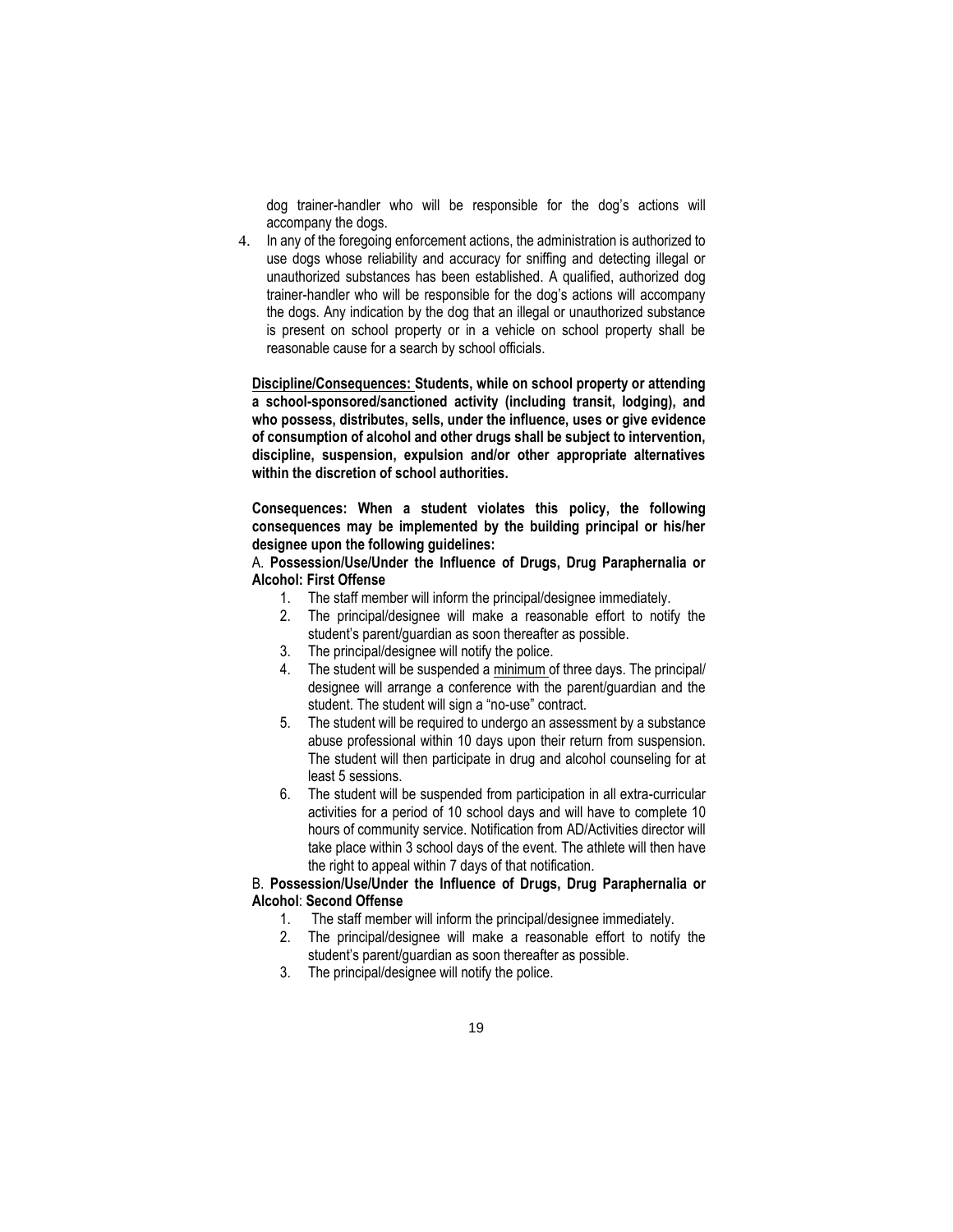- 4. The student will be suspended a minimum of five days. The principal/ designee will arrange a conference with the parent/guardian and the student. The student will sign a "no-use" contract.
- 5. The student will be required to undergo an assessment by a substance abuse professional within 10 days upon their return from suspension. The student will then participate in drug and alcohol counseling for at least 6 sessions.
- 6. The student will be suspended from participation in all extra-curricular activities for a period of 30 school days. Notification from AD/Activities director will take place within 3 school days of the event. The athlete will then have the right to appeal within 7 days of that notification. The first offense will count for the remainder of the athlete's high school career.

### A. **Possession/Use/Under the Influence of drugs, drug paraphernalia or Alcohol. Third Offense**

- 1. The staff member will notify the principal/designee immediately.
- 2. The principal/designee will make a reasonable effort to notify the parent/guardian as soon thereafter as possible.
- 3. The principal/designee will notify the police and the student may be released into the custody of the police.
- 4. The student will be suspended for 10 days, while procedures for an expulsion hearing are activated. Expulsion hearing will be conducted, and the hearing officer will decide if long term suspension or expulsion is warranted.
- 5. The student will be suspended from participation in all extracurricular activities for a period of 365 days. Notification from AD/Activities director will take place within 3 school days of the event. The athlete will then have the right to appeal within 7 days of that notification. The second offense will count for the remainder of the athlete's high school career.

# B. **Distribution of Drugs, Drug Paraphernalia or Alcohol: First Offense**

- 1. The staff will inform the principal/designee immediately.
- 2. The principal/designee will make a reasonable effort to notify the parent/guardian as soon thereafter as possible.
- 3. The principal/designee will notify the police.
- 4. The student will be suspended for a minimum of five school days.
- 5. The student will be required to undergo an assessment by a substance abuse counselor. The student will participate in drug and alcohol counseling for at least 6 sessions.
- 6. The student will be suspended from participation in all extracurricular activities for a period of 10 school days and will have to complete 20 hours of community service. Notification from AD/Activities director will take place within 3 school days of the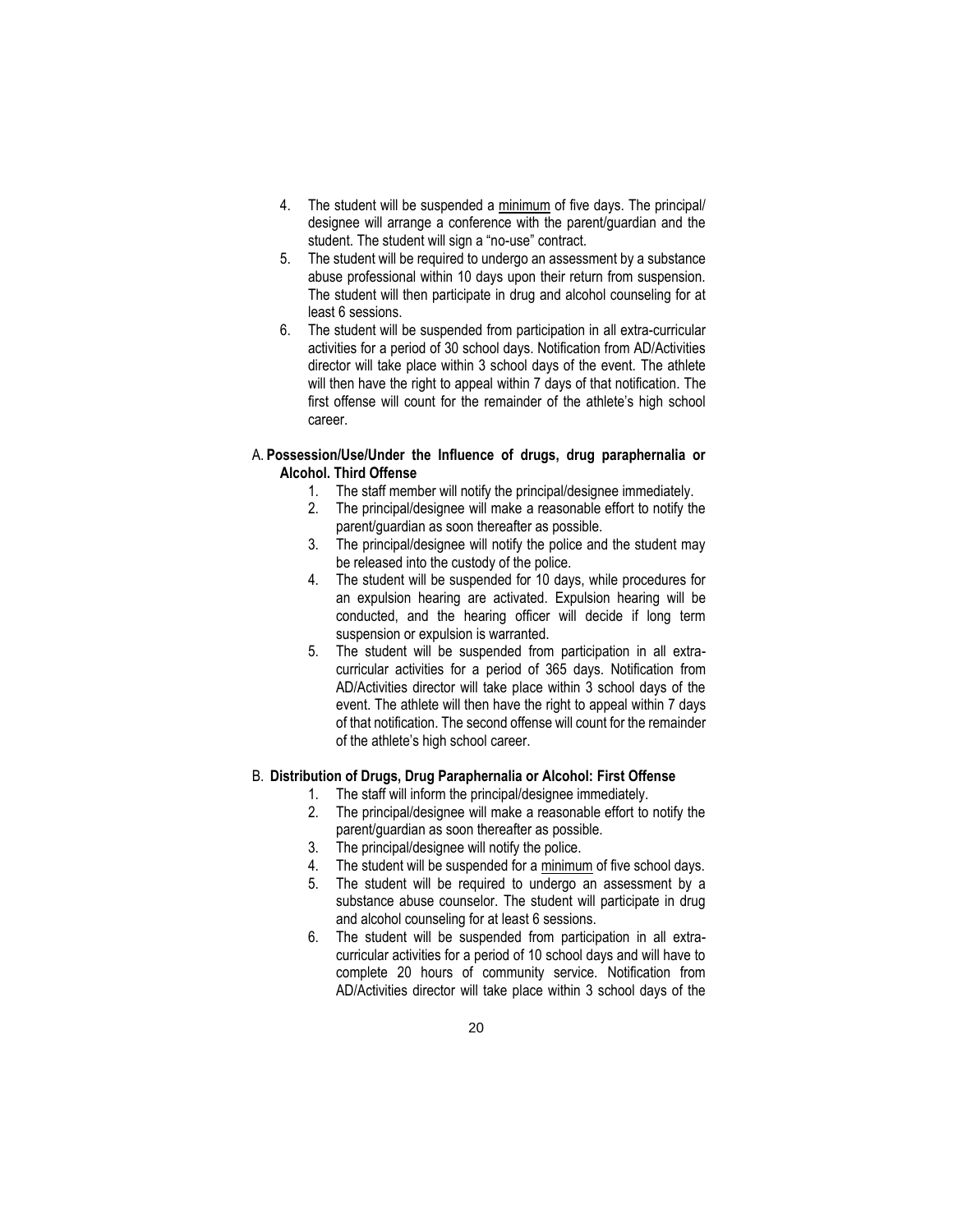event. The athlete will then have the right to appeal within 7 days of that notification The second offense, in addition to the first offense, will count for the remainder of the athlete's high school career.

### **C.Distribution of Drugs, Drug Paraphernalia or Alcohol: Second Offense**

- 1. The staff member will inform the principal/designee immediately.
- 2. The principal/designee will make a reasonable effort to notify the parent/guardian as soon thereafter as possible.
- 3. The principal/designee will release the student into the custody of local authorities.
- 4. The student will be suspended for 10 school days while procedures for expulsion hearing are activated. Expulsion hearing will take place before the district Hearing Officer who will determine if long term suspension or expulsion is warranted.

#### **STUDENT BEHAVIOR POLICY**

**I. Introduction:** This policy outlines procedures relevant to the maintenance of good student behavior.

- 1. These regulations *exist* to ensure a safe school environment, an atmosphere in which teachers can teach and students can learn.
- 2. It is important that these policies and procedures are understood and that each student is familiar with the consequences for not meeting expectations of good behavior.

# A. Actions by School Personnel

- 1. The consequences of unacceptable behavior are outlined in this policy.
- 2. This policy is not inclusive: acts of misconduct not specified herein may also be subject to discretionary action by appropriate school personnel
- 3. The building principal/assistant principal has the responsibility of taking discretionary action anytime the educational process is threatened with disruption.
- 4. Nothing in this booklet is intended to prevent a staff member, teacher, principal or other administrator from using his/her best judgment with respect to a particular situation.

# **II. Basic Premise**

A.The basic premise behind student discipline at Taos High School is that students are responsible for their own behavior.

#### **III. When Policy in Force**

A.The provisions of the Student Behavior Policy are enforced during regular school hours, during transportation of students, and at times and places where appropriate school administrators and staff have jurisdiction,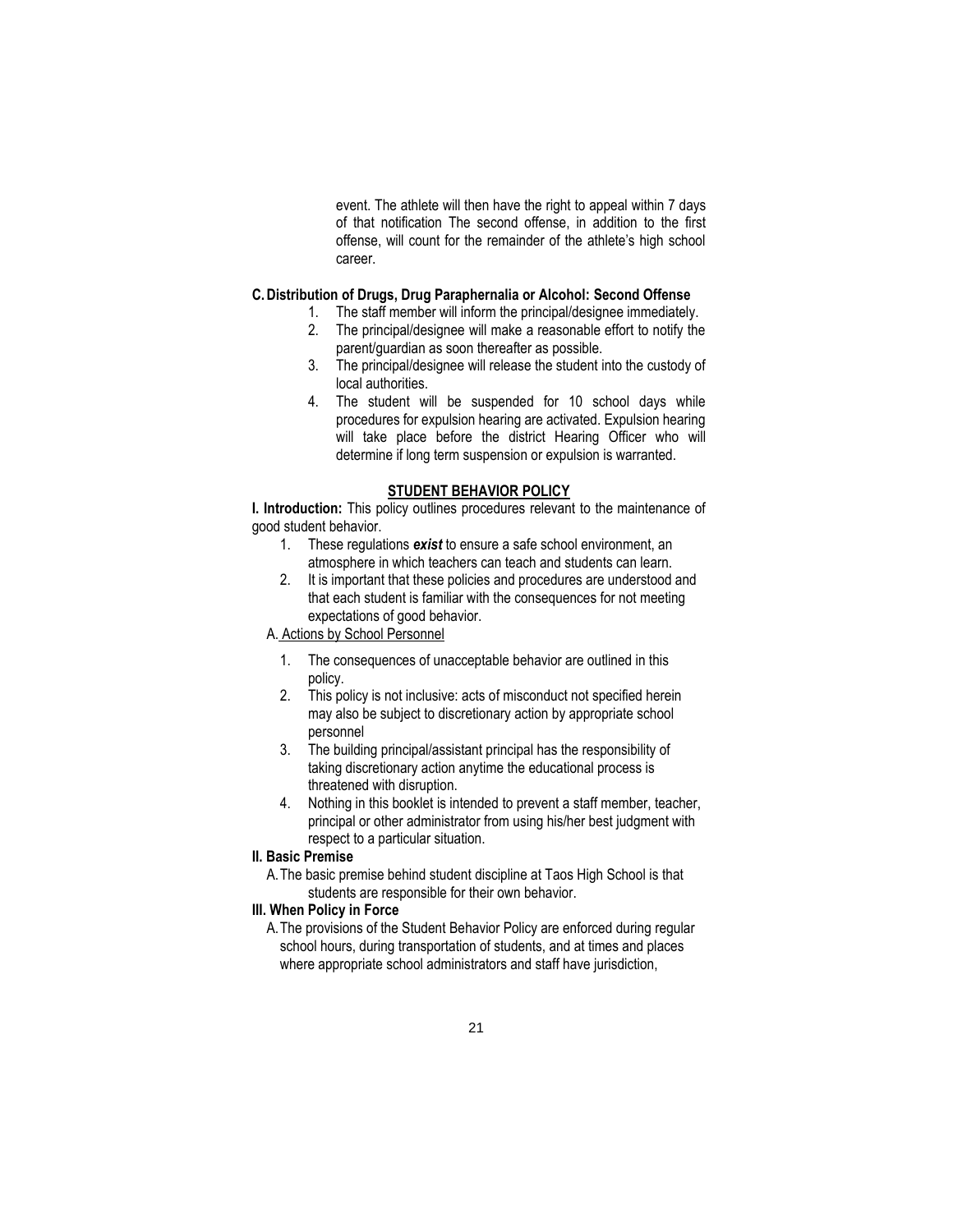including but not necessarily limited to school-sponsored events, field trips, athletic functions and other school-related activities.

B.Additionally, the building principal, any public school official or designated chaperone is authorized to take administrative action when a student's misconduct away from school during a school activity has a detrimental effect on other students, staff or on the orderly educational process.

### **IV. General Rules of Student Behavior**

A.Students will respect the rights and property of themselves and others. B.Students will behave in a manner that supports a positive learning environment.

C.Students will respect the health and safety of others.

**V. Specific Rules of Student Behavior:** *Failure to follow these directives may result in Suspension or Expulsion* [*see Section XI A.2.(.k)].*

- A. Students will promptly follow instructions given by any staff person.
- B. Students will keep hands, feet, and objects to themselves.
- C. Students will refrain from using negative language or "put downs."
- D. Students will be in their seats before the tardy bell rings, with pens, pencils, paper and/or other required materials ready*. If students are late to class they may be given after school detention for 1 hr after normal school hours.*
- E. Students will refrain from consuming food, candy, gum or drinks in the classroom without teacher permission.
- F. Students will not use iPODS, CD or MP3 players, cellular phones or any other electronic equipment in school.
- G. Students will show respect to school personnel and others at all times.
- H. Students will not use profane language to or in the presence of school personnel.
- I. Truant or tardy students will immediately follow instructions or directives to attend class.

### **VI. Disciplinary Procedures**

- A. Each teacher will manage his or her classroom discipline policy.
- B. Teachers will use routine actions such as teacher implemented lunch or after-school detention and/or parent contact to deal with most student infractions.
- C. If these routine actions do not resolve the situation, the student will then be referred to an administrator for further action.
- D. The authority of the school to supervise and control the conduct of students includes the authority to impose reasonable periods of detention, either during the school day or outside the normal school hours (after school), as a disciplinary measure.

#### **IX. Weapons Policy**

A. Premise. The Board of Education recognizes that the presence of weapons in school not only creates unacceptable risks of injury or death,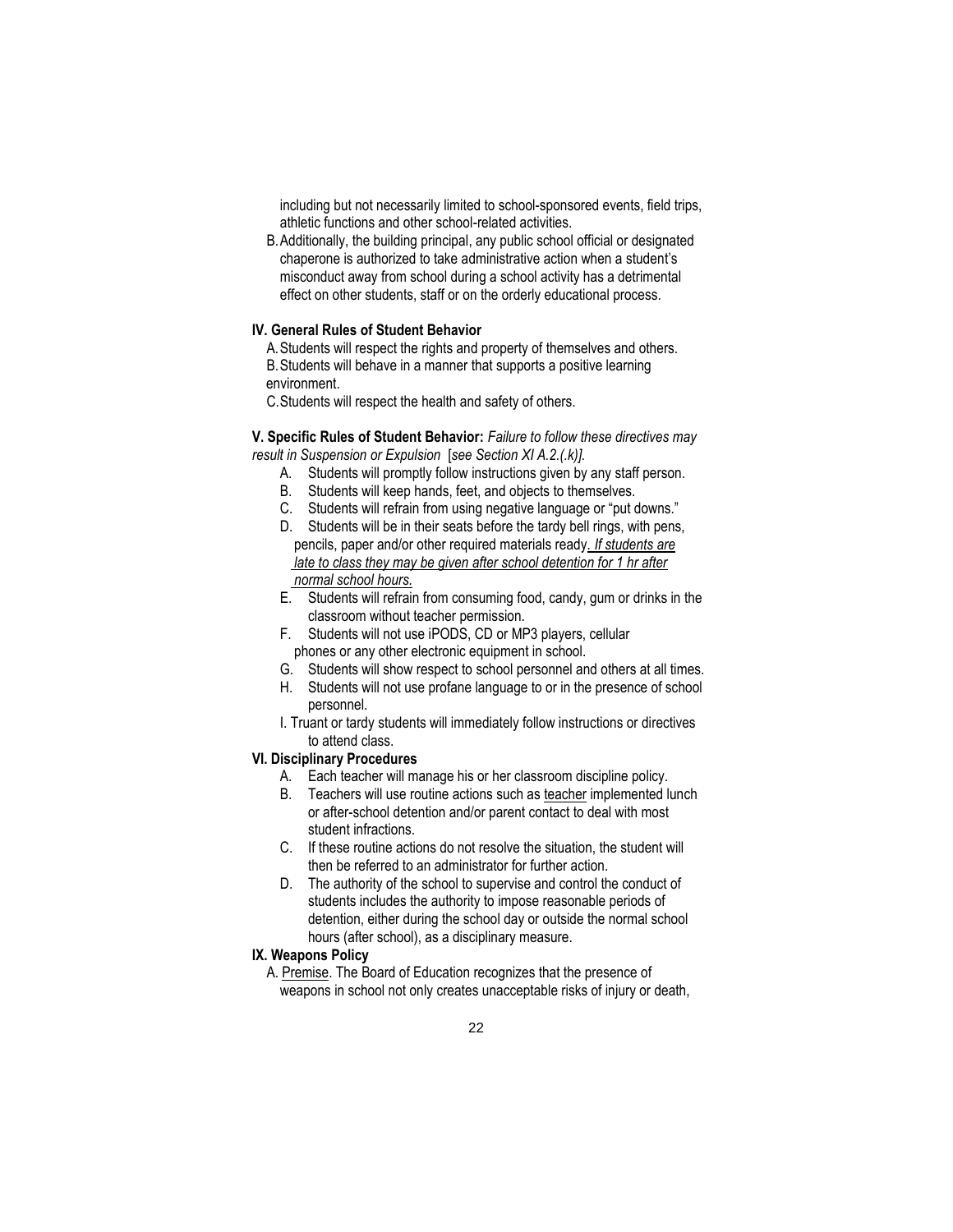but also contributes to a climate that undermines the educational purposes of the school; accordingly, it is the policy that no student shall bring a weapon or look-alike weapon onto school property, nor carry or keep any weapon or look-alike weapon on school property or while attending or participating in any school activity, including during transportation to or from such activity.

- B. Definitions
	- 1. For the purposes of this policy, a "weapon" is any firearm, knife, explosive or other object, even if manufactured for a nonviolent purpose, which has a potentially violent use; this definition shall include, but not be limited to, any rifle or gun (loaded or unloaded, operable or inoperable), switchblade knife, hunting knife, star knife, pocket knife, straight razor, numchuk, spiked glove, spiked wristband, or any mace derivative or tear gas device.
	- 2. For the purposes of this policy, a "look-alike weapon" is any device that resembles a real weapon if, under the circumstances, the purpose of keeping or carrying the object is for use, or threat of use, as a weapon.

# **X. Gang Activity Policy**

- A. Premise. Taos Municipal Schools recognizes that the harm done by the presence and activities of gangs in the public schools exceeds the immediate consequences of such activities as violence and the destruction of property; that gang activities also create an atmosphere of intimidation in the entire school community; that both the immediate consequences and the secondary effects of gang activity are disruptive and obstructive of the process of education and school activities; it is therefore the policy that gangs and gang activities are prohibited in the Taos Municipal Schools, according to the following policy:
- B. Definition. For the purposes of this policy, a "gang" is any group of two or more persons whose objectives include the commission of illegal acts or acts in violation of this policy.
- C. Prohibitions. No student on or about school property, or while attending or participating in any school activity, including during transportation to or from such activity, shall:
	- 1. wear, possess, use, distribute, display or sell any clothing, jewelry, emblem, badge, symbol, sign or other item that evidences or reflects membership in or affiliation with any gang;
	- 2. engage in any act, either verbal or nonverbal, and including gestures or handshakes, showing membership or affiliation in any gang; or,
- 3. engage in any activity to further the interests of any gang, including but to limited to:
	- (a) soliciting any person to become a member or affiliate of any gang,
		- (b) soliciting any person to pay for "protection,"
	- (c) threatening, explicitly or implicitly, any person with violence or with any other illegal or prohibited act,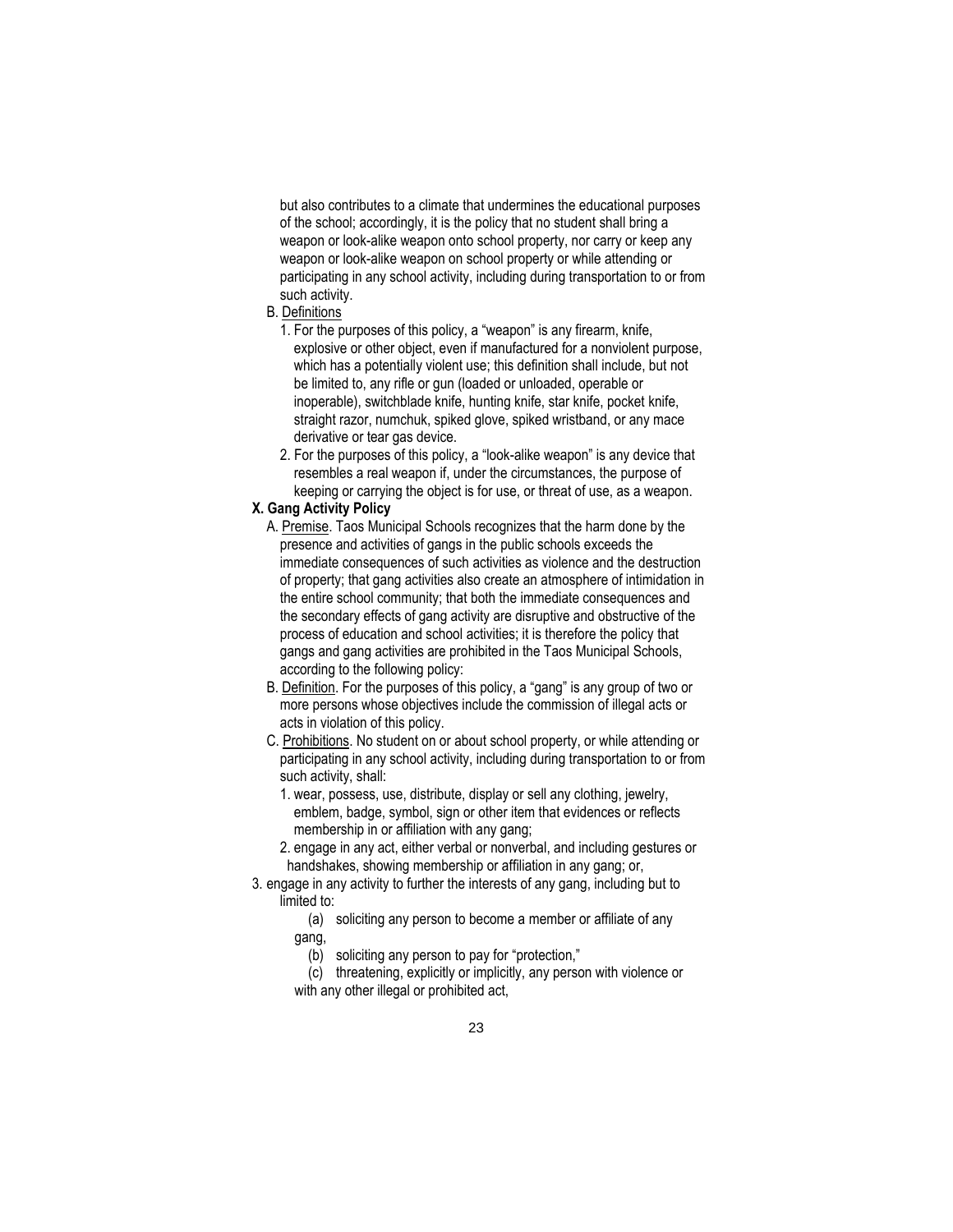- (d) painting, writing or otherwise inscribing on school property any
- gang-related graffiti, messages, symbols or signs,
	- (e) engaging in violence, extortion, or any other illegal act or violation of school policy, or
- (f) soliciting any person to engage in violence against any other person.
- D.Application and Enforcement Discretion. In determining whether acts, conduct or activities are gang-related, school officials are encouraged to exercise discretion and judgment based on current circumstances in their schools, neighborhoods and areas.

Removal. Removal of gang-related graffiti shall be a priority in the maintenance of school property.

- (a) All such graffiti on school property shall be removed or covered by school officials within twenty-four hours of its appearance, unless additional time is needed to obtain replacements for damaged items.
- (b) School officials are strongly encouraged to work closely with local law enforcement officials in controlling gang-related activities, as local law enforcement can provide school officials with information regarding gang activities in the area, including names and characteristics of local gangs.
- (c) The staff in consultation with the appropriate building principals, will report instances of gang-related criminal acts or acts of serious disruption to local law enforcement authorities for further
- action.
- 3. Violation of Policy. Students who violate this policy shall be subject to the full range of school disciplinary measures in addition to applicable criminal and civil penalties.
	- (a) First Policy Violation:

(1) The principal/designee will make a reasonable effort to notify the student's parent/guardian as soon as possible after determination of that student's involvement in gang-related activity. Students will be suspended for as long as the administrator feels is appropriate for the violation. The parents will need to attend a conference with the principal/designee to reinstate the student. Behavior Contract will be signed.

- (b) Second Policy Violation:
	- (1) Upon second violation of this policy, one of the following consequences will be imposed:
		- (*i*) Suspension for 5-7 days, parents coming in to meet with administrator upon re-instatement.
		- (*ii*). Long-term suspension, Hearing conducted by the district Hearing Officer to determine if a Long-Term suspension is warranted.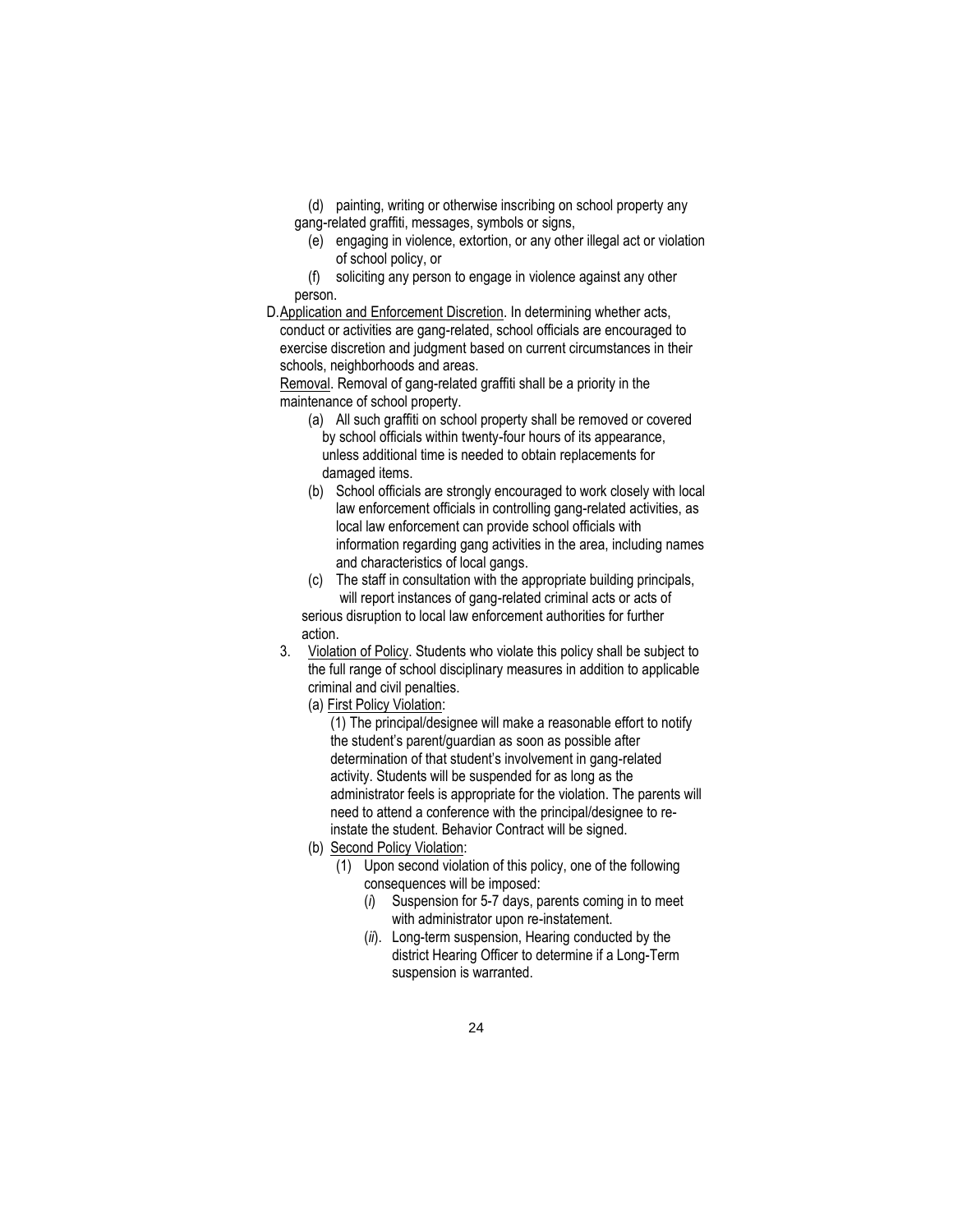(*iii*). Expulsion, Hearing conducted by the district Hearing Officer to determine if an expulsion is warranted.

# **XI. Offenses and Penalties**

A.The following are examples of offenses and penalties but are not limited to only these listed.

- 1. **Category I.** *Offenses which may result in Suspension.*
	- (a). Academic dishonesty (e.g. cheating on tests, plagiarizing essays, forging signature of teacher and/or parent, etc.)
	- (b). Fighting
	- (c). Gambling
	- (d). Harassment and or Bullying (e.g. nuisance phone calls/texts to students or staff members, continued comments, or passing notes to another individual that he/she does not wish to hear or receive, etc.)

(e). Igniting matches or lighters, other than as part of a class assignment

- (f). Lack of required immunization
- (g). Leaving school grounds without permission
- (h). Personal health (when one state of health threatens the health of others, as in the case of communicable disease)
- (i). Refusal to comply with school rules and regulations (i.e. dress code, cell phone/electronic devices policies)
- (j). Refusal to comply with school transportation regulations
	- (k). Refusal to serve detention

 (l) . Failure to follow directives as per Section V. specific rules student Behavior.

(m). Unauthorized sale of items not related to school program

 (n). Possession and/or use of tobacco or cigarette e-cigarettes rolling papers, vapor PARAPHERNALIA

- (o). Using foul or abusive language to student or staff person
- (p). Verbal assault on student or staff
- (q). Violation of Dress Code policy
- 2. **Category II.** *Offenses which may result in either Suspension or*

### *Expulsion.*

- (a). Assault on a staff person
- (b). Assault and battery on a student
- (c). Continued violation of Dress Code policy
- (d). Deprivation through intimidation of a student's right to attend school or class (es).
- (e). Destruction or vandalism of school property or the personal property of a student or staff person
- (f). Disruption of the school program and/or activities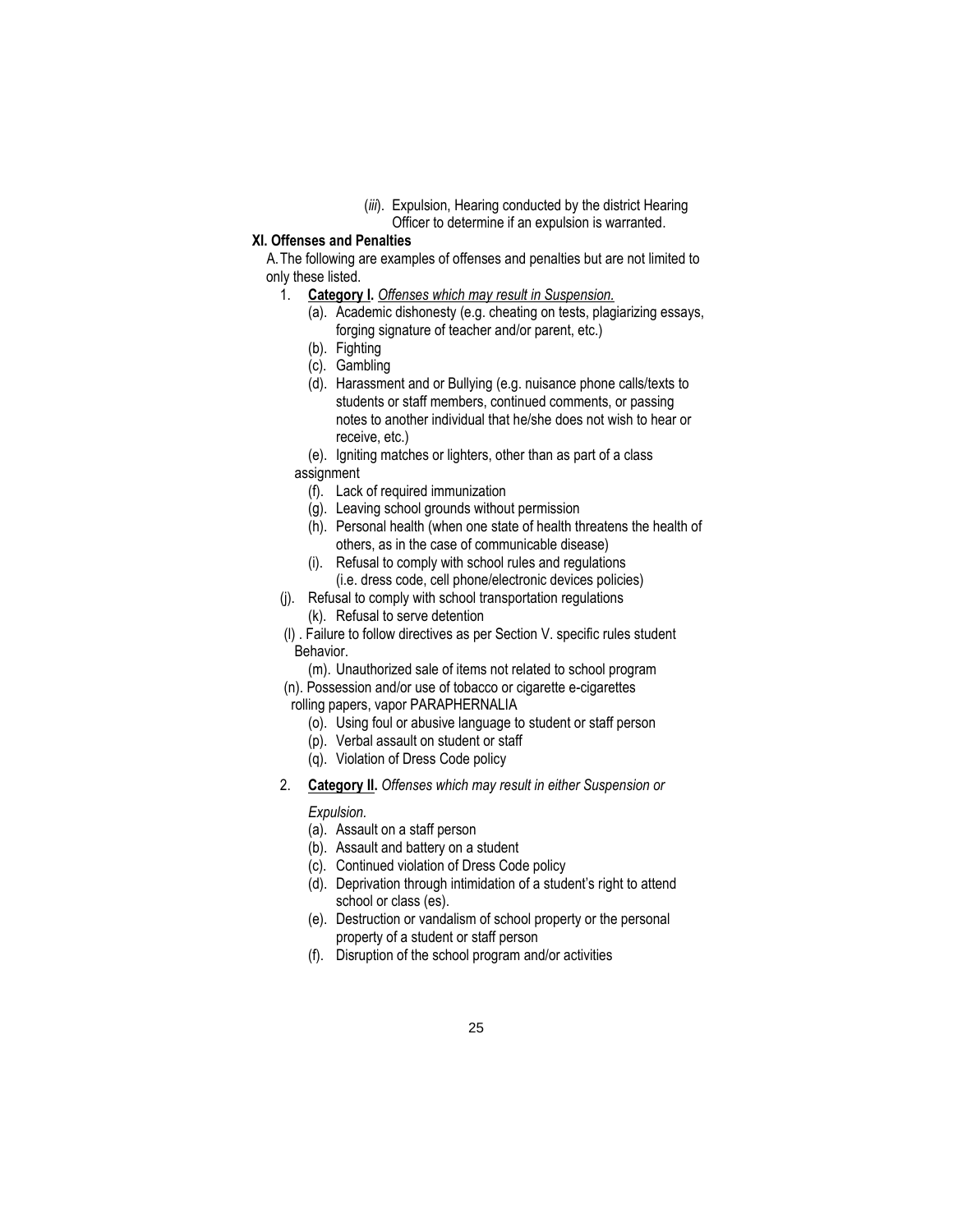- (g). Distribution of, attempted distribution of, or possession with intent to distribute, a non-controlled substance that is represented to be a controlled or dangerous substance
- (h). Distribution or sale of a controlled or dangerous substance (e.g. illegal drugs)
- (i). Distribution, possession or sale of alcohol
- (j). Extortion of less than \$300
- (k). Failure to follow directives as per Section V. Specific Rules of Student Behavior
- (l). Indecent exposure
- (m). Participating in or inciting a school disruption
- (n). Possession or detonation of incendiary or explosive materials or devices, including firecrackers
- (o). Possession or use of tobacco or cigarette rolling papers, repeated offense
- (p). Possession and or use of a look-alike weapon of any kind including paint ball guns
- (q). Possession of a pocketknife
- (r). Possession, receipt, sale or distribution of stolen Taos Municipal School property valued at less than \$300.
- (s). Possession, use or distribution of controlled or drug
- paraphernalia
	- (t). Prescription violation (misuse of prescribed medicine, including but not limited to such drugs as amphetamines and barbiturates)
	- (u). Pulling fire alarm falsely/false fire report
	- (v). Purchase of a non-controlled substance that has been represented as being a controlled or dangerous substance
- (w). Theft or possession of property known by possessor to be stolen
- (x). Use of intoxicant which causes loss of self-control or inebriation, including glue or solvents.
- (y) Computer violations, misuse of THS computers, "hacking" computers or school/student data management system, computer system altering, and/or data management fraud; or conspiracy to alter school/student data.
- (z) Breaking and Entering to school facilities
- (aa) School threat Threat to the safety of students, staff, and or school
- 3. **Category III**. *Offenses which will result in Expulsion.*
	- (a). Arson
	- (b). Assault and battery on a staff person, including striking (whether or not intentionally) a staff person intervening in a fight or other disruptive activity
	- (c). Bomb threat/ Bomb
	- (d). Conspiracy between two or more persons to commit a Category III offense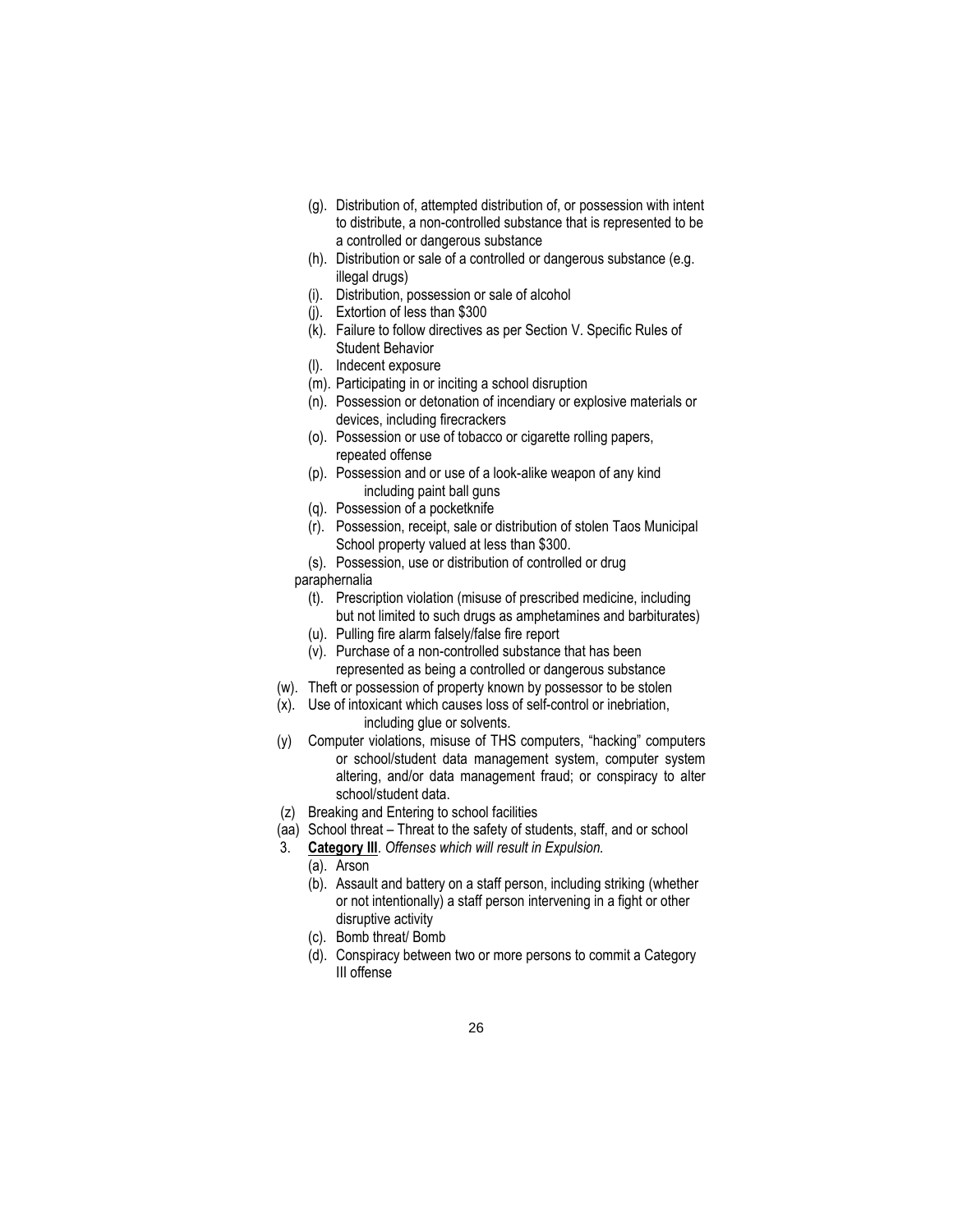- (f). Destruction and vandalism of school property, personal property of students and/or faculty
- (g). Possession, receipt, sale or distribution of stolen Taos Municipal School property valued at \$300 or more.
- (h). Extortion of \$300 or more
- (i). Possession or use of weapon
- (k). Robbery
- (l). Use of controlled or dangerous substance (e.g. illegal drugs).
- (m). Under the influence of a controlled substance, or showing

evidence of having used a controlled substance

# **XII. Alternative Penalties**

- A. Premise. Each school will develop its own methods, appropriate to the student's age and level of development, for dealing with problem behavior; some of the actions which may be used are listed below.
- B. Contract. Student commits to more positive behavior by signing a behavior contract.
- C. Referrals.
	- 1. Student may be referred to school social worker or counselor.
	- 2. Student and a school official may call parent/guardian to discuss problem and solution.
	- 3. Student and/or parent(s) may be provided information regarding outside professional resources.
	- 4. Student and/or parent(s) may be referred to the appropriate community agency.
	- 5. Student may be formally referred for legal action.
- D. Removal from Class.
	- 1. Student may be suspended for up to 10 days.
	- 2. Student may be placed on work detail at Taos High School or in the community.
	- 3.Students may be placed in after school detention for various violations.
	- 3. Student may be suspended from school pending a parent conference.
	- 4. Student may be placed in "time-out" setting or may be removed from class or activity but remain at School, pending conference with appropriate school personnel (in-school suspension) or until a satisfactory resolution is reached.

# **XIII. Privacy**

- A.Custody.
	- 1. Except in the most extreme circumstances, school personnel shall have the approval of the parent/guardian before relinquishing custody of a student.
	- 2. In case of arrest, the school authorities must attempt to notify the student's parent/guardian.
- B.Questioning.
	- 1. If police authorities desire to question a student on school premises regarding any alleged act of misconduct by the student, the school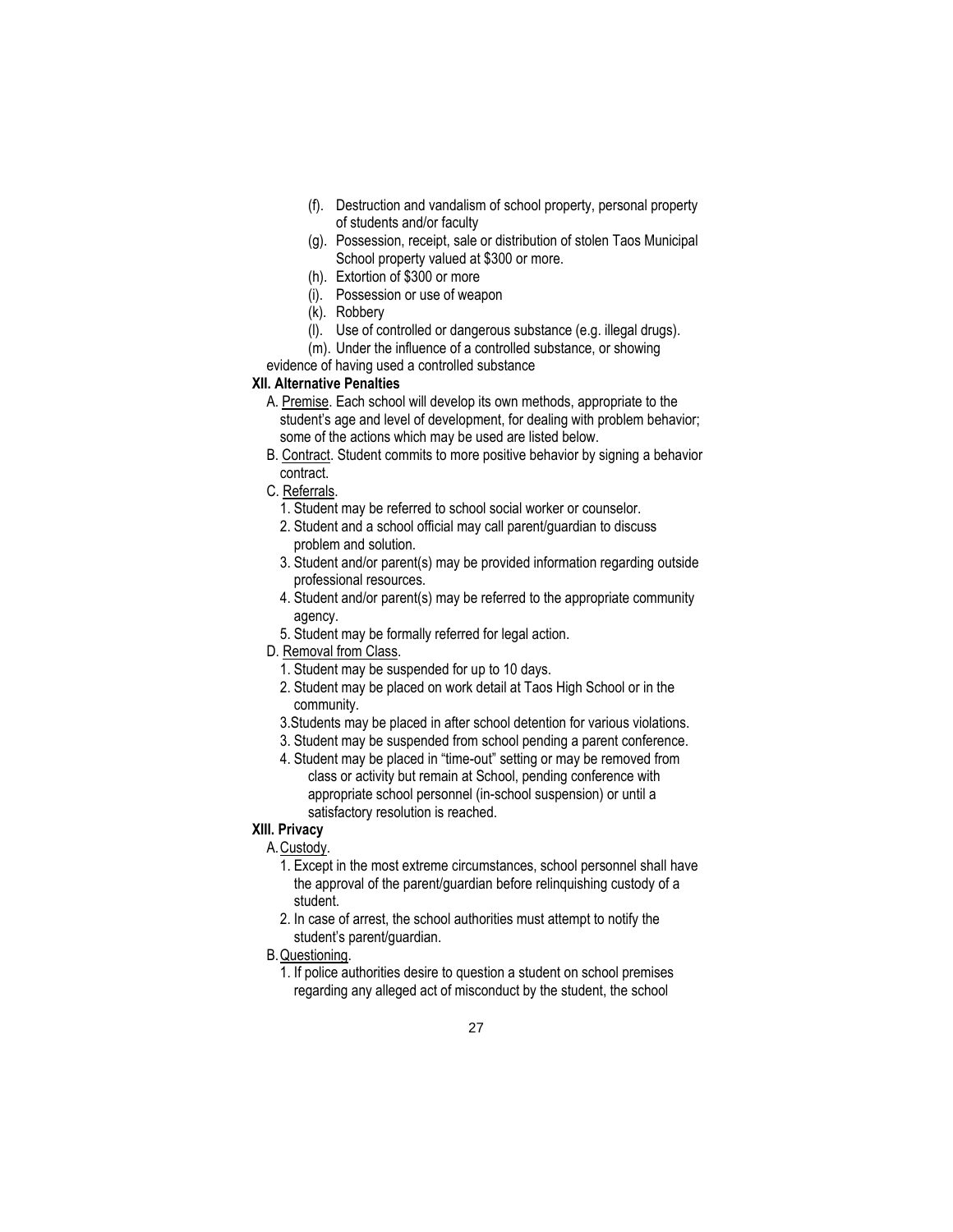authorities shall attempt to contact the parent and shall advise the student of his/her legal rights.

2. The parent/guardian shall be permitted to be present. If parent(s) are unavailable, school personnel will be present.

### C.Student Records.

- 1. Student records kept by the Taos Municipal Schools are open to review by parents, guardians or the student, and will be treated in a confidential manner as prescribed by School policy, New Mexico State Department of Education regulations and the federal Family Educational Rights and Privacy Act of 1974;
- 2. This policy is implemented by an Instructional Procedure Directive on file in school offices.
- D.School Facilities
	- 1. Provision of storage facilities. The school, insofar as possible, will provide facilities for the storage of items students need during the school day.
	- 2. Search of storage facilities.

(a). The school will inform the students that these facilities may be searched without their consent if the administration has reasonable suspicion that there may be illegal substances or weapons in the facility. (b).These facilities assigned to students will not be opened by school authorities except for general housekeeping purposes and instances when, in the judgment of the principal, the health, safety or general welfare of the student or school requires such action. (c). A record of such searches will be maintained in the principal's office, and will be destroyed at the end of two school years.

- 3. Search of person or vehicle.
	- (a).Searches of a student's person or vehicle parked on school property may be conducted only if a certified school employee, school security officer, or school bus driver personally notices, or is suspicious of, an arrangement of a student's clothing, a student's possessions or actions which give reasonable cause to believe that a crime or breach of the disciplinary code is being committed by the student.
	- (b).Physical searches of a student's person may be conducted only by an authorized person who is of the same sex as the student, and except where circumstances render it impossible, may be conducted only in the presence of another authorized person of the same sex.

# **VIII. Dress Policy**

- A.Premise. A student's appearance, mode of dress or cleanliness shall be such that it does neither disrupt the educational process nor constitutes a threat to safety; therefore, the following attire will **not be allowed** in school:
- 1) clothing advertising tobacco, alcohol or any other drug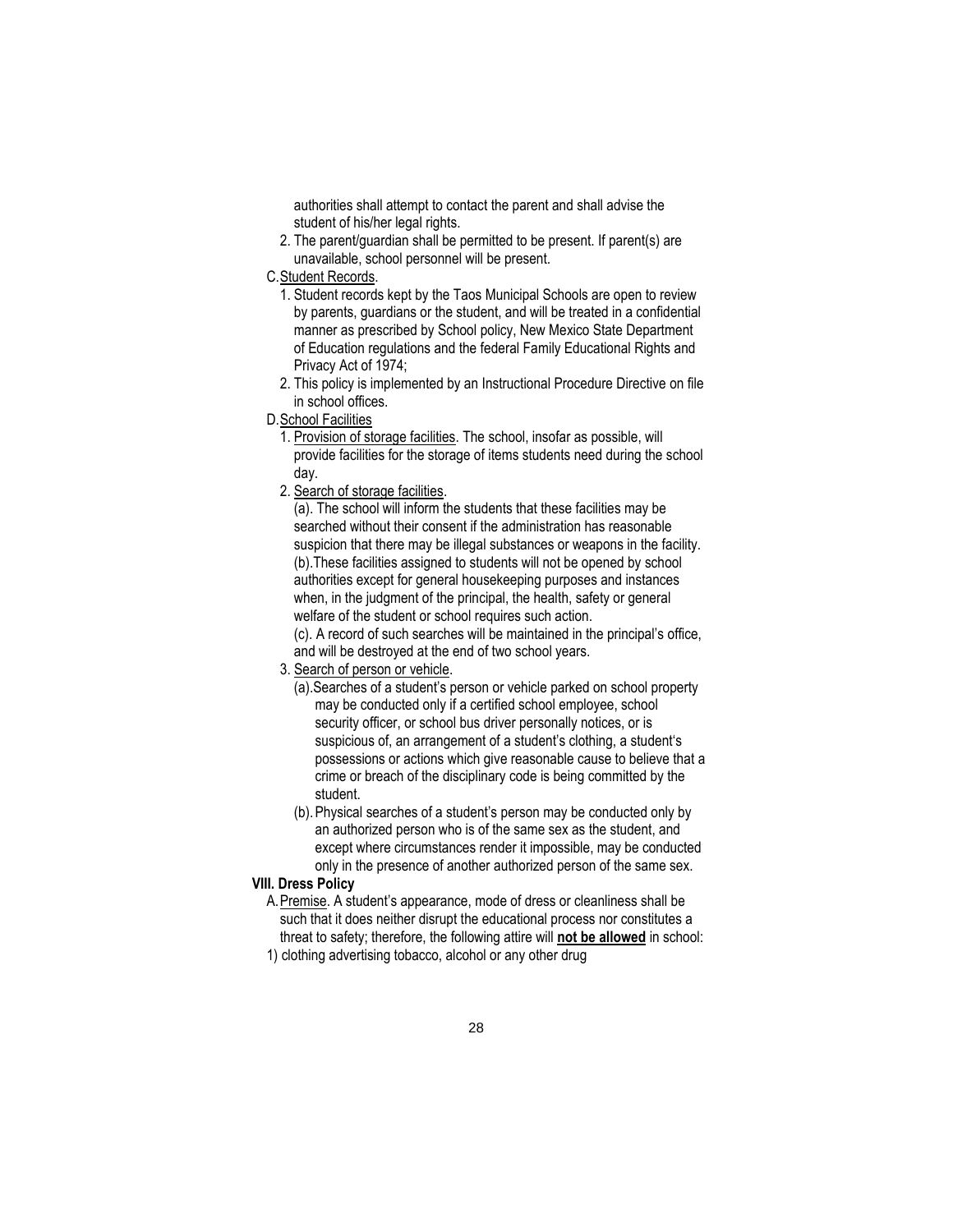- 2) any outer garment determined to be in poor taste because of brevity of neckline (showing underwear), cut of arm-hole, bare-midriff, strapless, to short or see-through material.
- 3) any outer garment determined to be in poor taste because of obscene language or symbols.
- 4) Head gear such as hats, bandanas, knit caps etc.…

5) Gang related clothing. (Such as color that defines a gang, bandanas, Tee shirts with gang paraphernalia)

B. Penalties. Consequences for violation of these standards include an immediate change of clothing, being sent home, and/or a parent conference, as well as suspension for a Category I or Category II offense.

### **STUDENT CONCERNS, COMPLAINTS, AND GRIEVANCES**

Students may present a complaint or grievance regarding one (1) or more of the following: Denial of an equal opportunity to participate in any program or activity for which the student qualifies that is not related to the student's individual capabilities. Discriminatory treatment on the basis of race, color, religion, sex, age, national origin, or disability. Harassment of the student which means knowingly pursuing a pattern of conduct that is intended to annoy, alarm or terrorize another person. Intimidation by another student. Bullying by another student which means any repeated and pervasive written, verbal or electronic expression, physical act or gesture, or a pattern thereof, that is intended to cause distress upon one or more students in the school, on school grounds, in school vehicles, at a designated bus stop, or at school activities or sanctioned events. Bullying includes, but is not limited to, hazing, harassment, intimidation or menacing acts of a student which may, but need not be based on the student's race, color, sex, ethnicity, national origin, religion, disability, age or sexual orientation. Concern for the student's personal safety. Provided that: The topic is not the subject of disciplinary or other proceedings under other policies and regulations of this District; and The procedure shall not apply to any matter for which the method of review is prescribed by law, or the Board is without authority to act. The guidelines to be followed are: The accusation must be made within thirty (30) calendar days of the time the student knew or should have known that there were grounds for the complaint/grievance. The complaint/grievance shall be made only to a school administrator or professional staff member. The person receiving the complaint will gather information for the complaint form. All allegations shall be reported on forms with the necessary particulars as determined by the Superintendent. Forms are available in the school office. The person receiving the complaint shall preserve the confidentiality of the subject, disclosing it only to the appropriate school administrator or next higher administrative supervisor or as otherwise required by law. Any question concerning whether the complaint/grievance falls within this policy shall be determined by the Superintendent. Students should file complaints on their own behalf. A parent or guardian may initiate the complaint process on behalf of an elementary school student. A parent or guardian who wishes to complain (other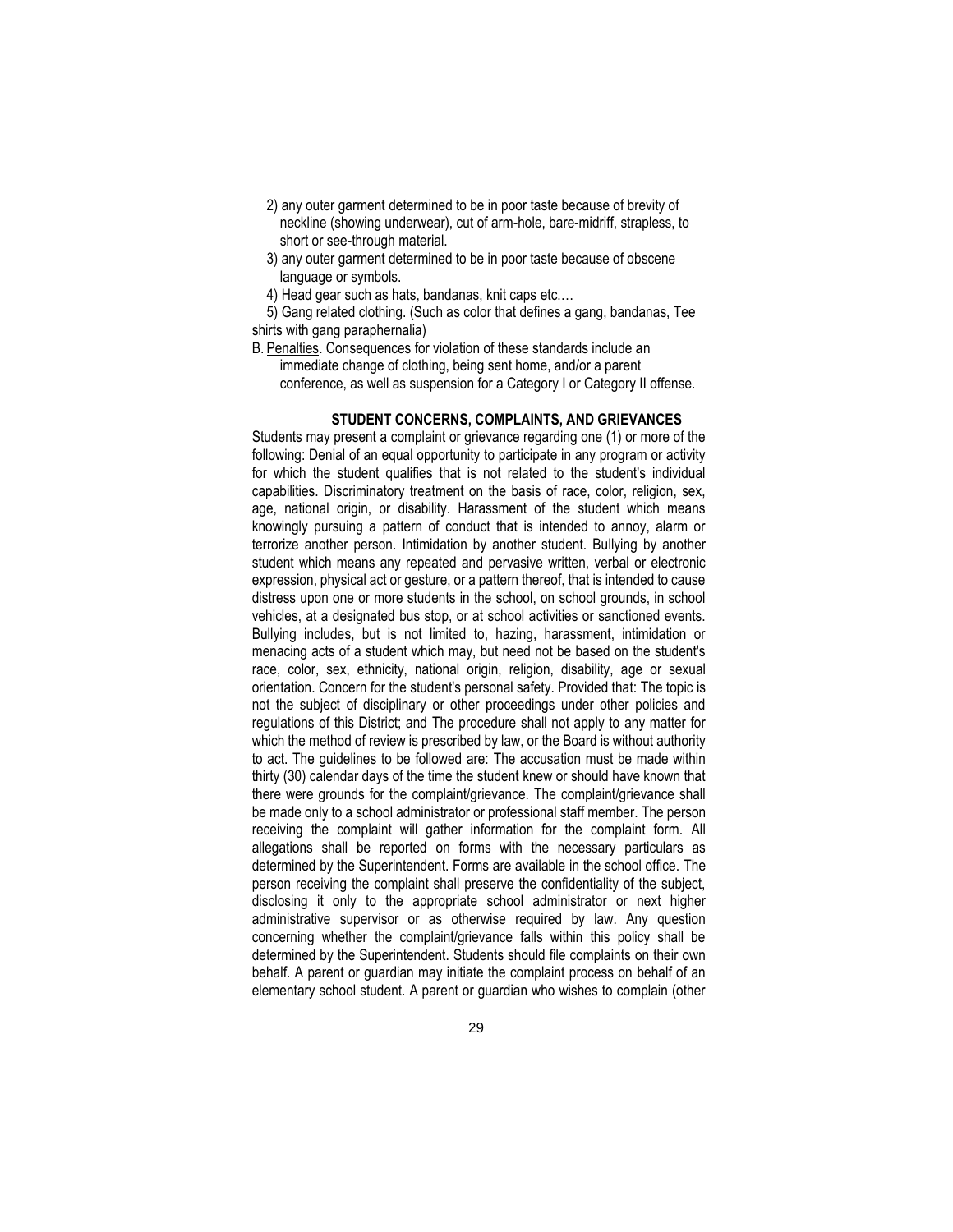than an elementary student's parent) should do so by completing the forms following policy KE on Public Concerns and Complaints. A complaint/grievance may be withdrawn at any time. Once withdrawn, the process cannot be reopened if the resubmission is longer than thirty (30) calendar days from the date of the occurrence of the alleged incident. False or unproven complaint documentation shall not be maintained. Retaliatory or intimidating acts against any student who has made a complaint under this policy and its corresponding regulations, or against a student who has testified, assisted or participated in any manner in an investigation relating to a complaint or grievance, are specifically prohibited and constitute grounds for a separate complaint. Knowingly submitting a false report under this policy shall subject the student to discipline up to and including suspension or expulsion. Where disciplinary action is necessary pursuant to any part of this policy, relevant District policies shall be followed.

#### Preocupaciones, Quejas y Reclamos, de estudiantes.

Los estudiantes pueden presentar una queja con relación a una (1) o más de los siguientes. \* Denegación de la misma oportunidad de participar en cualquier programa o actividad para la cual el estudiante califica que no está relacionada con las capacidades individuales de los estudiantes. \* El trato discriminatorio sobre la base de raza, color, religión, sexo, edad, origen nacional o discapacidad. \* El acoso de los estudiantes lo que significa seguir a sabiendas, un patrón de conducta que se pretende molestar, alarmar o aterrorizar a otra persona. \* Intimidación por otro estudiante. \* Intimidación por otro estudiante que significa que cualquier expresión escrita, repetida y previsiva verbal o electrónica, acto físico o gesto, o un patrón del mismo, que esta con el intento de causar angustia a uno o más estudiantes en la escuela, en la escuela, en vehículos escolares , en una parada designada al autobús, o en actividades escolares o eventos sancionados. Intimidar incluye, pero no está limitado a, la novatada, hostigamiento, intimidación o actos amenazantes de un estudiante que puede, pero no tiene que estar basada en la raza del estudiante, color, sexo, origen étnico, origen nacional, religión, discapacidad, edad u orientación sexual. \* La preocupación por la seguridad personal del estudiante. A condición de que: \* El tema no es sujeto de un procedimiento disciplinario o de otro tipo de otras políticas y regulaciones de este distrito; y \* El procedimiento no se aplicará a cualquier asunto por el cual el método de revisión está prescrito por la ley, o la mesa esta sin autoridad de actuar. Las directrices de seguir son los siguientes: \* La acusación debe hacerse dentro de los treinta (30) días calendario a partir de la hora que el estudiante supo o debería haber sabido que había motivos para la queja / reclamación. \* La denuncia / queja se debe hacer sólo a un administrador escolar o miembro del personal profesional. \* La persona que recibe la queja juntara información para el formulario de queja. \*Todas las denuncias se presentarán en los formularios con los particulares necesarios según lo determinado por el Superintendente. Los formularios están disponibles en la oficina de la escuela. \* La persona que recibe la queja debe guardar la confidencialidad del sujeto, divulgándolo solo al administrador escolar apropiado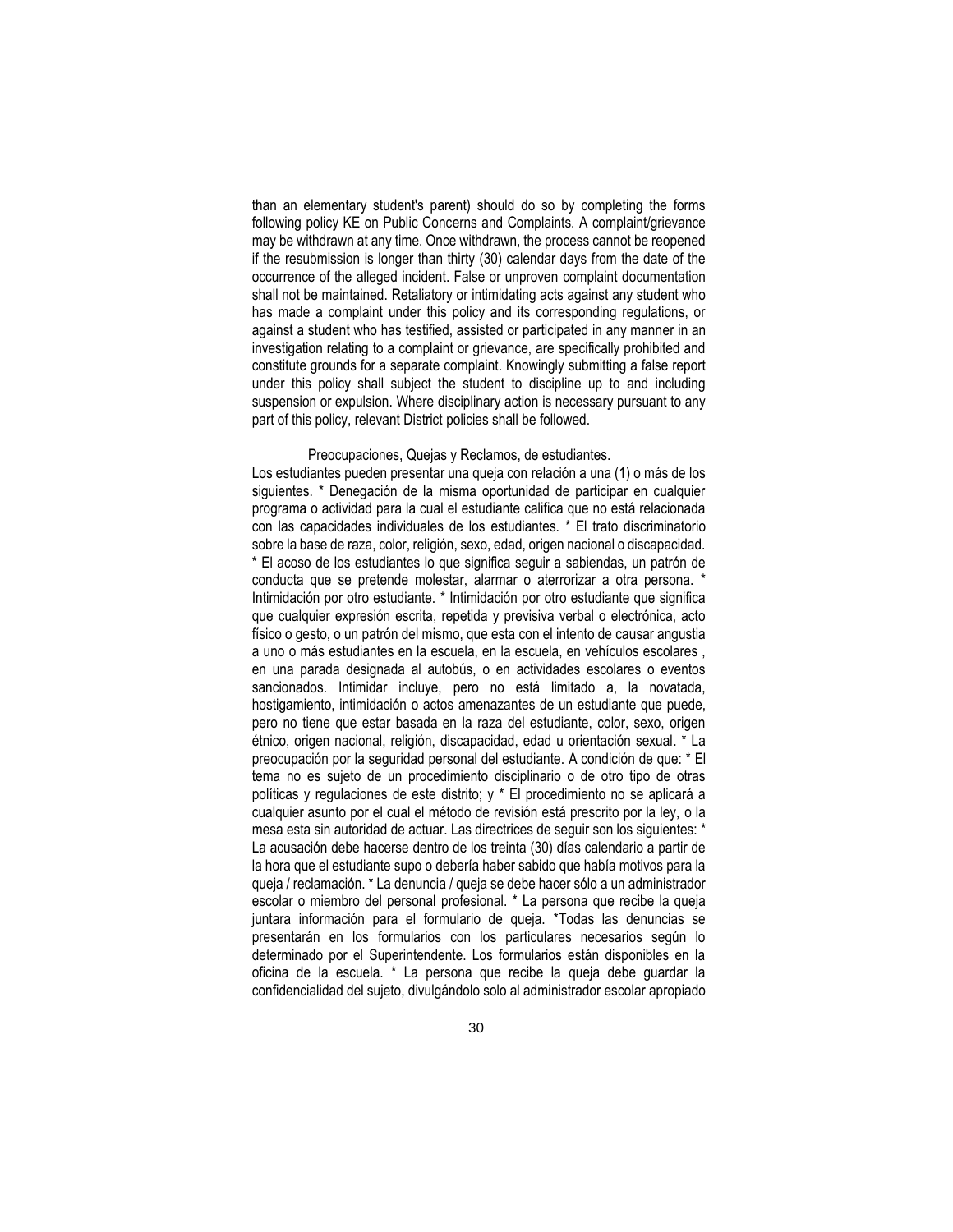o al supervisor de administración superior o según lo requiera la ley. Toda cuestión sobre si la denuncia / queja cae dentro de esta póliza será determinada por el Superintendente. Los estudiantes deberán presentar quejas sobre su propia persona. Un padre o guardián puede iniciar el proceso de reclamación en nombre de un estudiante de escuela primaria. Un padre o guardián que desee quejarse (aparte de los padres de un estudiante de primaria) deben hacerlo por llenar las formas siguientes póliza KE en inquietudes y quejas del público. Una queja / denuncia podrá ser retirada en cualquier momento. Una vez retirado, el proceso no puede reabrirse si la nueva presentación es más de treinta (30) días calendario a partir de la fecha de la ocurrencia del supuesto incidente. No se mantendrá la documentación de denuncia falsa o no probada. Actos de represalia o intimidación contra cualquier estudiante que ha presentado una queja en virtud de esta política y su normativa correspondiente, o en contra de un estudiante que ha testificado, asistido o participado de alguna manera en una investigación en relación con una queja o reclamo, están específicamente prohibidos y constituyen en motivos de queja separada. A sabiendas de presentar una denuncia falsa bajo esta póliza someterá al estudiante a disciplina hasta e incluyendo la Suspensión o expulsión. Cuando las medidas disciplinarias necesarias conforme a cualquier parte de esta póliza, se deben seguir las pólizas del Distrito pertinentes.

### **XIV. Student Rights**

#### A.Overview

- 1. All students have the right to a school setting that is orderly and educationally efficient, free from the disruption of normal teachinglearning functions.
- 2. The following policy statement is intended to be consistent with the Statement of Rights and Responsibilities, adopted May, 1981, by the New Mexico State of Education.
- 3. In the event that any part of it is not consistent with that Statement, the State of Education's Statement prevails.
- B.Educational Opportunity
	- 1. Every student has the right to an education relevant to his/her needs and ability; and a corresponding responsibility to not deny this right to any other student.
	- 2. No individual shall be subject to prejudicial treatment of his/her right to attend and benefit from public school on the basis of ethnic identity, religion, color, sex, political belief, mental or physical handicap, or for the exercise of his/her rights within this policy.
- C.Student Government
	- 1. In each secondary school there shall be established an elected student government, with membership open to all students, which shall establish reasonable standards for candidates and issues.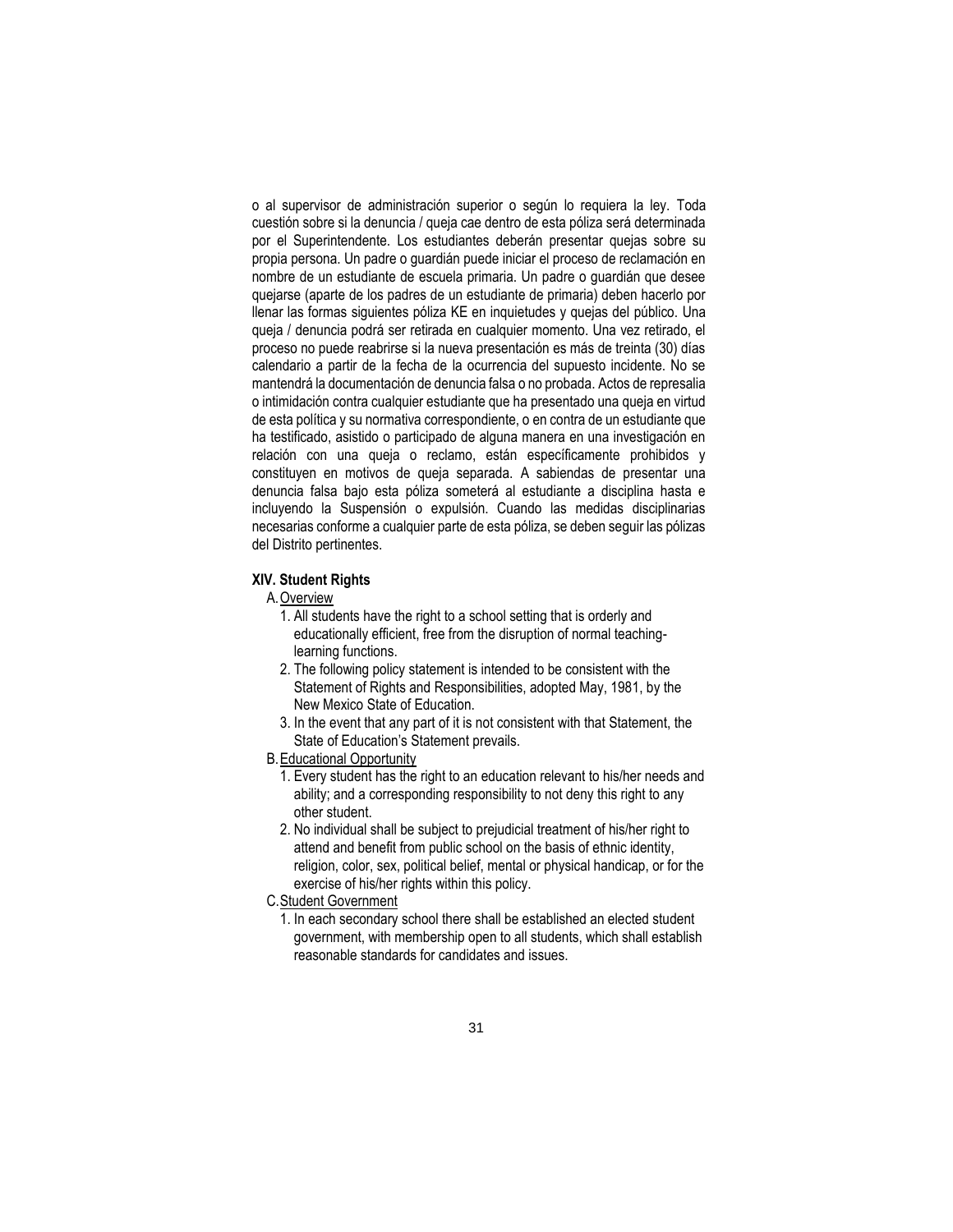2. The responsibilities of student government shall be subject to the regulations of the School and shall include, but not be limited to the following:

(a). involvement in the process of developing policies for revisions and additions to the curriculum, school rules and regulations; (b). involvement in the formulation of guidelines for co-curricular

activities; and

(c). involvement in allocation of student funds, subject to established audit controls and the approval of the principal.

- 3. Representatives selected by the student government shall meet regularly with the principal or his/her designee to exchange views, to share in the formulation of school student policies, and to consider revisions to the school's curriculum.
- D.Student Expression

1. Definitions

- (a).Publication: Any expression in writing or by pictorial representation, including questionnaires and petitions.
- (b).School Publication: Any publication produced or distributed by a student or students with faculty sponsorship.
- (c). Distribution: The making available or displaying a publication on school property, or at official school functions immediately before, during, or immediately after curricular, co-curricular or extracurricular school activities.
- 2. Policy

(a).The District seeks to promote student expression as a part of the inculcation of values and habits necessary to the maintenance of a democratic political system; however, the District will not tolerate student expression inconsistent with its educational mission, even though governments outside the school's could or would not censor such expression.

(b). The school may control production or distribution of school publications only so long as some valid educational purpose is served by such control.

(c).The school will prohibit the distribution of any school publication that, on the basis of objective and facts, is obscene, lewd or defamatory or otherwise intrudes upon the rights of others, or that is, or is likely to be, disruptive to or impede the work of the school.

(d).The school may disassociate itself from any publication that is biased or prejudiced, vulgar, profane, unsuitable for immature audiences, inadequately researched, ungrammatical, or poorly written; however, a publication shall not be deemed disruptive merely because it expresses unpopular or controversial views.

3. Procedure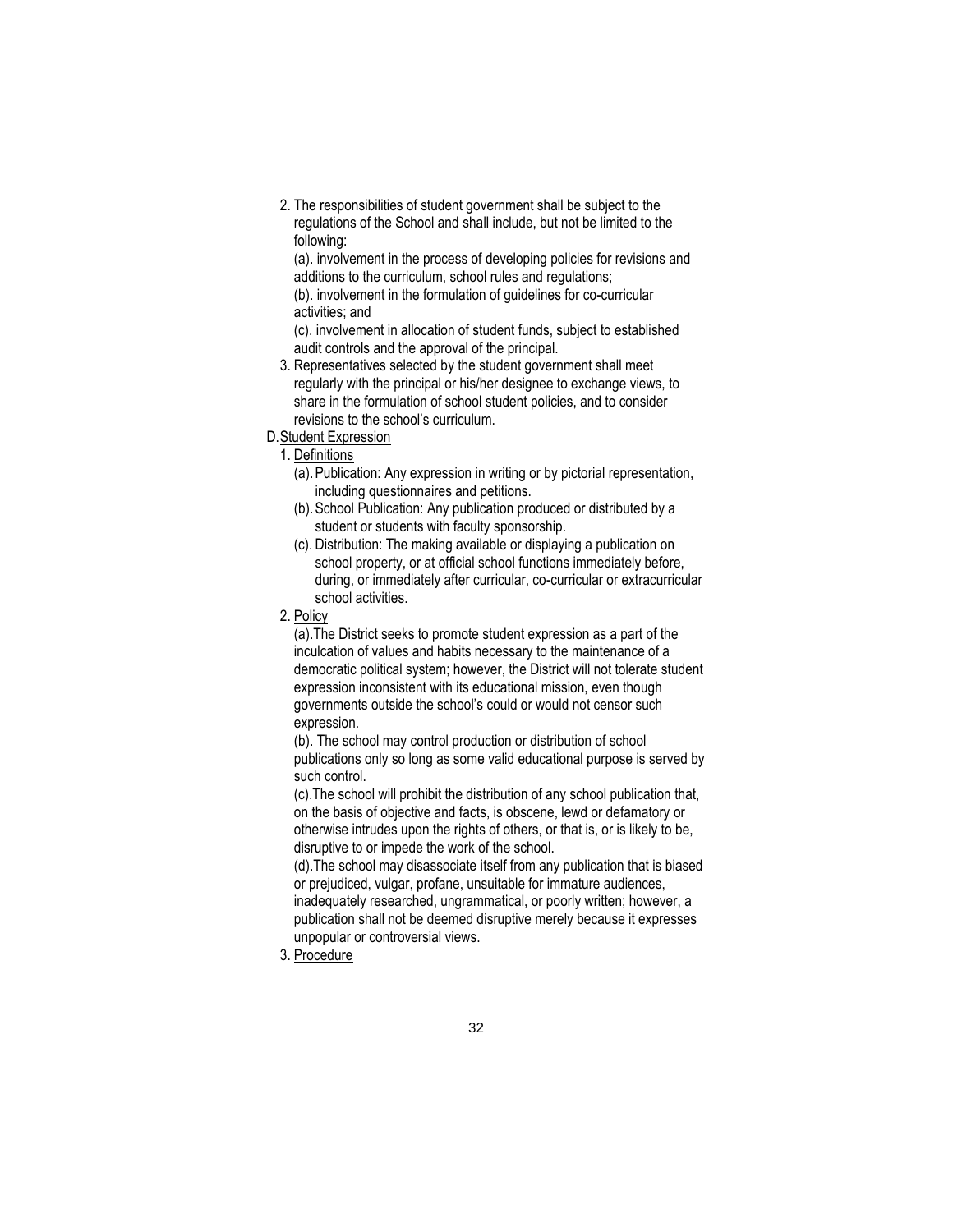(a). Production and distribution of school publications shall be under the control of the building principal or his or her designated faculty representative.

(b). A student who wishes to distribute a school publication shall obtain prior permission from the building principal or designated faculty representative.

(c). Such a student is entitled to meet personally with the principal or faculty representative to discuss the appropriateness of publication. (d). The student or his representative may support the appropriateness of distribution with relevant witnesses and materials.

(e). The principal or faculty representative shall grant or deny permission to distribute the publication, in writing and within one school day of the student's request.

(f). In the event that a student's request is denied, the student may appeal the decision, within two school days of the issuance of said denial, to the :

(1). the student must notify the principal, in writing, of his/her desire to appeal;

#### and

(2). the designee of the Superintendent shall issue a written decision within three school days of the notice of appeal.

(g).In the event the student seeking permission is dissatisfied with the district's decision, the student may, within two school days of the issuance of such decision, appeal the decision to the Board of Education, by notifying them in writing of the desire to appeal; and the Board of Education shall render its decision in writing within three school days of the notice of appeal.

# 4.Controversial Issues

(a)Policy

(1) Students shall have the right to express diverse points-of-view. (2). Under the guidelines established by the school district, students shall have opportunities to hear speakers and view presentations representing a wide range of views in classes, clubs and assemblies. (3).If it is established that student and/or parent objects, as a matter of principle, to participation in an activity assigned by school personnel, an alternative activity will be assigned without penalty or embarrassment to the student.

(4). As a public institution, the school has a commitment to objectivity and the presentation of all sides of an issue.

# **Taos High School Attendance Policy Based on the NM Attendance for Success Act**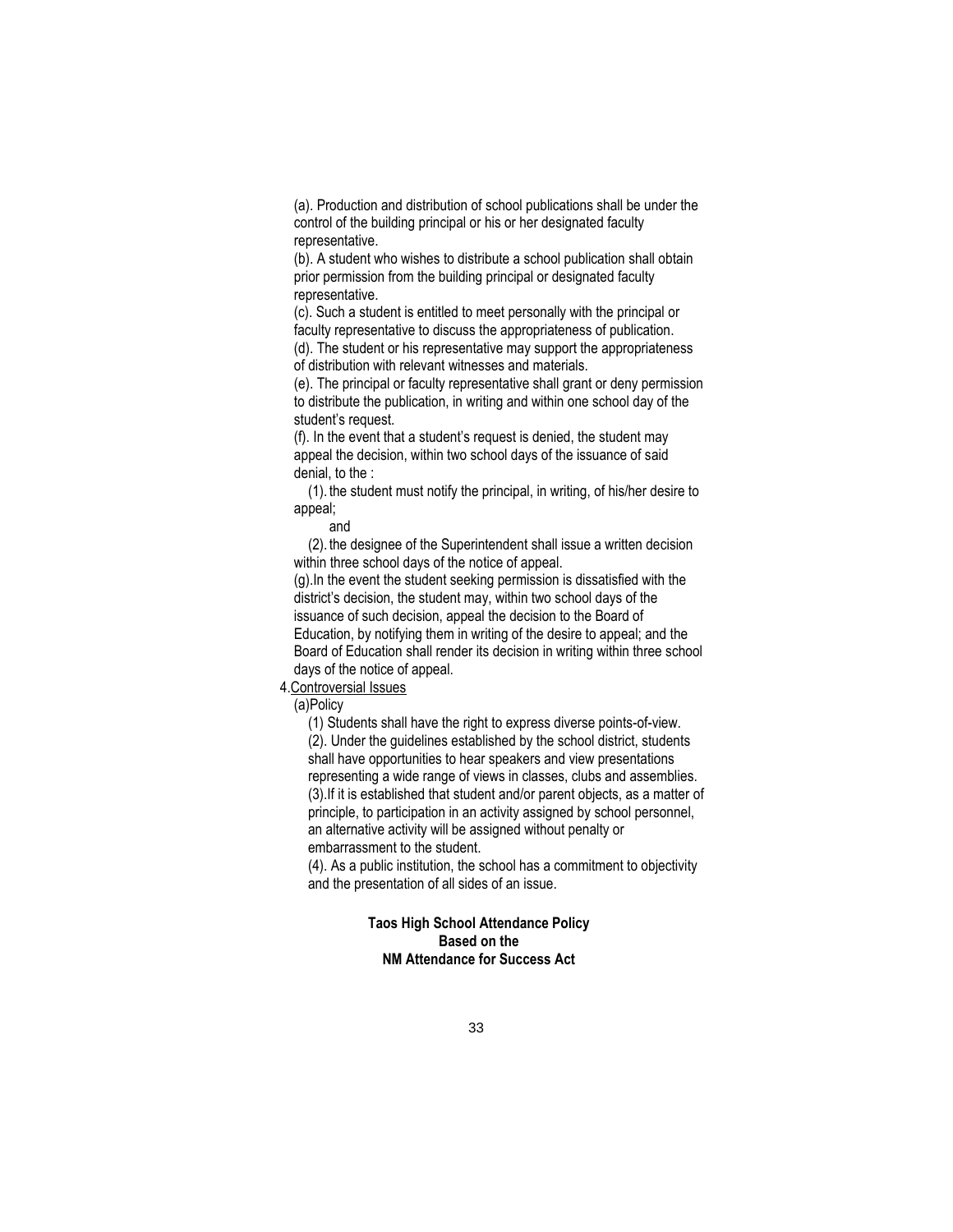- 1. All teachers will take attendance in every class and record it on the school's student data system within 15 minutes of established start time.
- 2. Students will be marked TARDY if they are not in class when the bell rings for the established start time for the class.
- 3. Students will be marked ABSENT 15 minutes after the establish start time for each class if the tardy is not excused.
- 4. Teachers will keep attendance in a PowerSchool. This record is a legal document that is property of Taos High School and must be presented upon request by the administrative staff of the school or district.
- 5. Three (3) unexcused days tardy in a class will result in one (1) unexcused absence for that class. Four (4) class absences equal one (1) unexcused day absence.

### **Parents and Guardians- Power-school and Canvas, the software used to track grades and attendance, is open to you. Please download these apps onto your phone and ask in the Main Office (logins and support available).**

Daily attendance is mandatory for students to benefit most fully from the instructional program. However, the school recognizes that there are situations that cause a student to be absent from school. Students will be allowed up to nine (9) absences from a class per semester without penalty of loss of credit. Therefore, in accordance with the district guidelines, absences MAY be excused for the following reasons:

### **EXCUSED ABSENCES**

- Medical Appointment- (with note from Doctor)
- Illness- (not to exceed 3 days or a Doctor's note required)
- Diagnostic Testing
- Death of a family member
- Religious and/or cultural commitment
- Family emergency-with principal's approval
- All school related activities-not to exceed NMAA policy of 15 days per semester
- Extenuating circumstances with PRIOR approval from administration.
- Travel, not covered above with PRIOR approval from administration.

UNEXCUSED ABSENCE: is an absence from school or a class for which the student does not have an allowable excuse pursuant to the Attendance for Success Act which is adopted by the Taos Municipal School Board as policy (for example- family vacations, haircuts, shopping trips, sleeping late, taking siblings to school, babysitting siblings, etc..)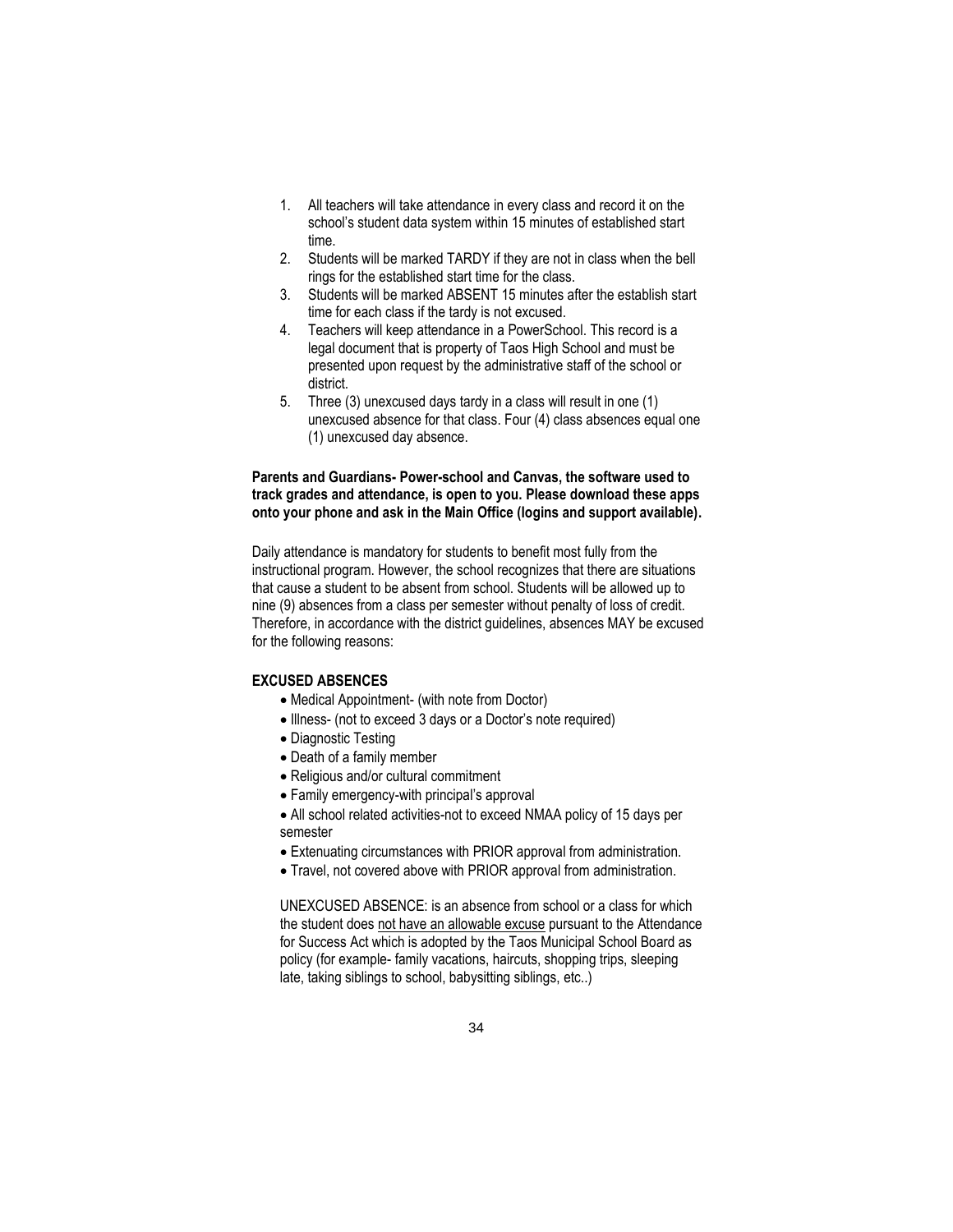CHRONIC ABSENCE: When a student misses 10% of school, excused or unexcused, their absences will be considered chronic and interventions will be considered. Excessive excused absences for medical reasons will be evaluated for additional school-based support.

### **NOTIFICATION**

• It is the parent's/guardian's responsibility to notify the school's attendance office (575-751-8016) when a student is absent.

• Notification is to take place within 24 hours of the absence to be considered excusable should an appeal be required.

Any unexcused absence, after the 24-hour notification period, needing appeal must be accompanied by hard copy proof (ex. medical excuse, court ordered document, etc.) in order to be considered. Unexcused absences cannot be appealed and will not be considered in re-instatement hearings.

• Failure to notify within 24 hours will result in an unexcused absence.

• In cases involving partial day absence for medical appointments, etc. parents must request an off-campus pass to be used in advance of departure. Parent/guardian must sign the off-campus authorization log located in the attendance office and obtain the pass in person or fax in a letter to be signed by the principal or designee.

#### **MISSED WORK**

• It is the students' responsibility to request make-up work following an excused absence.

• Students may make-up missed work within 3 days of returning from an EXCUSED absence. For athletic absences, the work is required in 2 days.

**Responsibility of the School**: The school as a reporting agent has the responsibility of informing the parent/guardian of the student's non-attendance and of arranging of parent conferences as necessary. As a rule, the following provisions shall apply:

- 1. Date and Time available to meet with Attendance Success Coach and Attendance Team to discuss attendance related issues will be provided in notification letters.
- 2. Attendance Success Coach is available at 575-751-8080 ext. 8746
- 3. Juvenile Parole and Probation Referral (10 unexcused absences)
- 4. Children, Youth & Families Department (20% chronic absence)
	- a. Chronic Absenteeism: excused and unexcused absences that equal missing 10% of school or more will qualify a student as a "student in need of support" (ESSA ACT 2016).
- 5. Students in need of support may lose privileges (for example- Off Campus)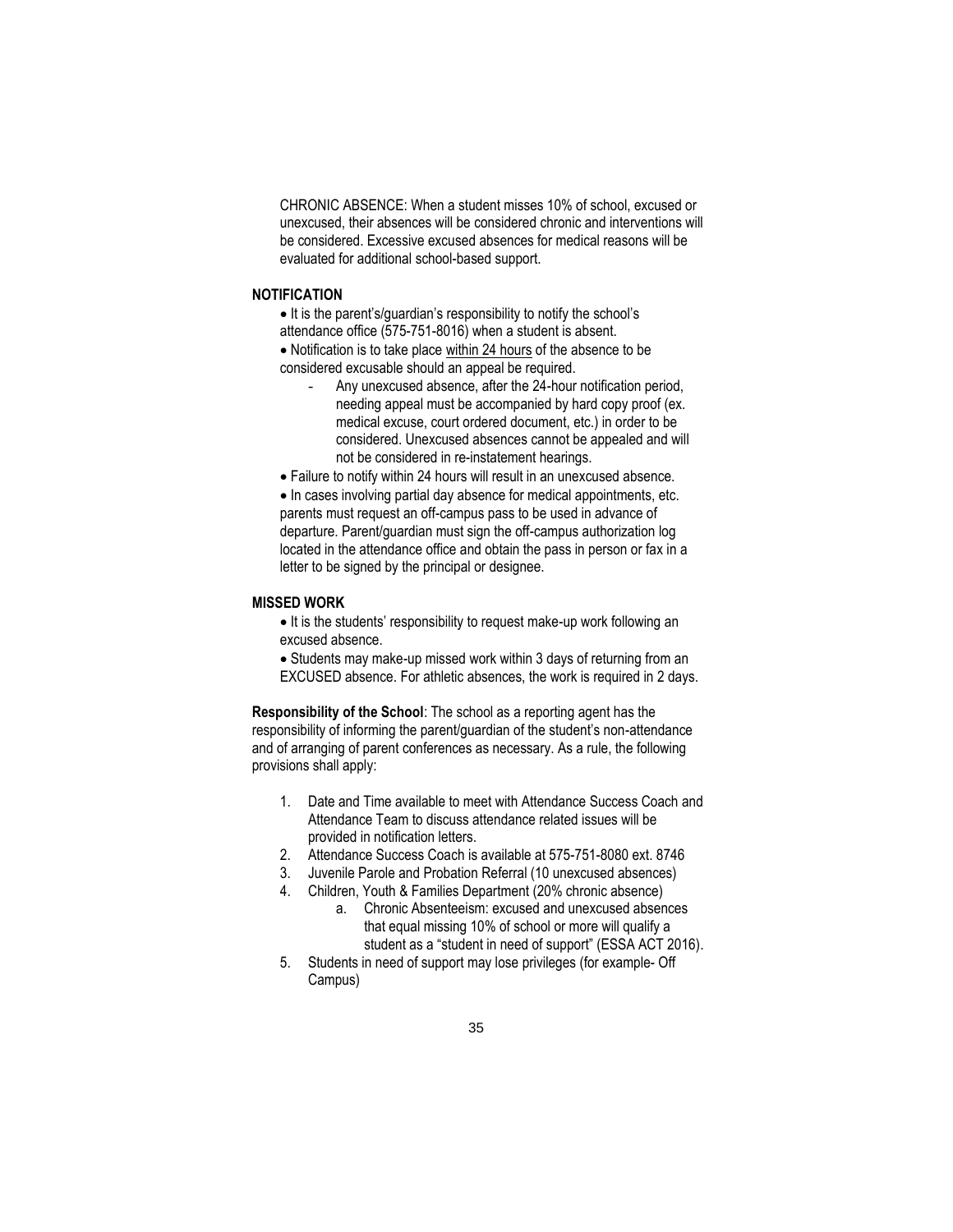#### **Loss of Academic Credit**

• Any student who accumulates 9 or more non-school related absences (excused or unexcused) in a SEMESTER may have the credit for that class denied. This will remove the need for parents/guardians to succumb to the pressure to call and cover for their student. In order to have credit reinstated the student and parent must meet with the principal or designee. The principal may ask the student and parent to fill out a Request for Credit Reinstatement.

### **Early Identification**

Under the current Attendance for Success Act, school districts are required to maintain an attendance policy that provides for the early identification of students with unexcused/ excused absences while requiring intervention strategies to individualized intervention and intensive support for chronically and excessively absent students. Note that unexcused/ excused class absences are cumulative and calculated to be equivalent to a missed day: example, four (4) classes equals one (1) day.

- a. Documented attempt to contact parent/guardian(s) by teacher or designated staff.
- b. Teacher will discuss attendance issues with student and encourage regular attendance.
- c. Chronic attendance letters sent.
- d. Parent conferences scheduled to discuss continuing unexcused absences and the following:
- a. Corrective plan created to increase attendance and address student's absenteeism.
- b. Attendance and/or Academic Contract signed to support student success.

**\*Excessive absences**: If a student has accumulated an equivalent of 20% more unexcused/ excused absences within a school year, the parent shall be given written notice by mail that the student is excessively absent and is not in compliance with the Attendance Success Act. At that time, based on individual student circumstances that have not been address in the team meetings, the student shall be reported to either CYFD or the probation services office of the judicial district where the student resides for an investigation as to whether the student shall be considered to be a neglected child or a child in a family in need of services because of chronic absenteeism.

For further information regarding any Taos Municipal Schools Policies please go to taosschools.org

### **Online Credit Recovery**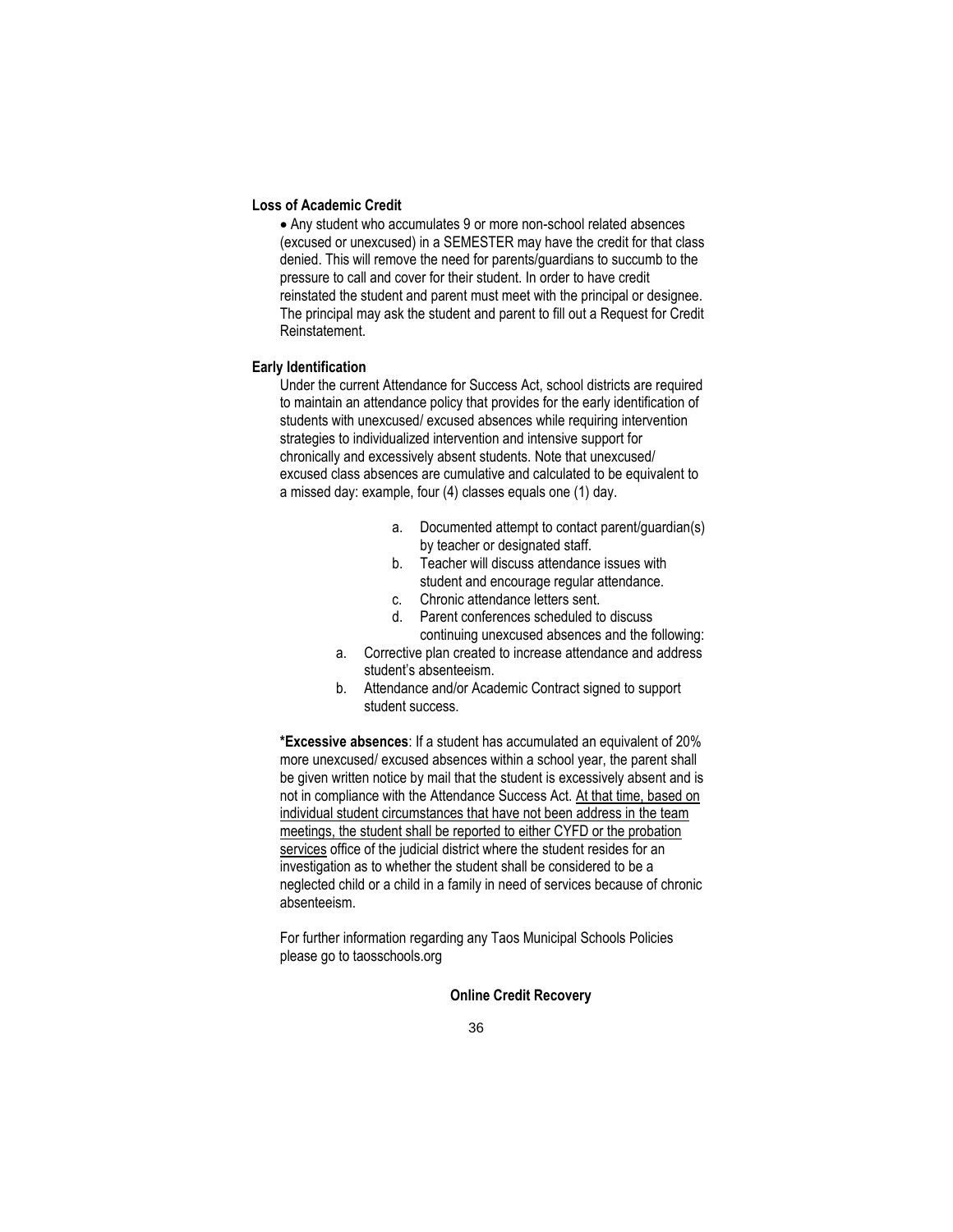Students seeking credit recovery via Edgenuity or a principal approved online system may, depending on administrative review, qualify under the following guidelines:

• Students must have attempted the class, for which they are seeking credit recovery, for a semester with no more than 10 absences, excused or unexcused. Extenuating circumstances will be reviewed on a case-by-case basis.

• Senior students approved for credit recovery must complete all credit recovery courses two weeks prior to graduation. Students not finished will have an opportunity to complete credit recovery work in the summer to earn a diploma. However, these students will not be able to participate during graduation ceremonies.

• Freshmen and Sophomore students needing credit recovery must meet with their counselor. Counselors will determine whether or not the student qualifies for credit recovery. These students can only qualify if they have earned at least 10 credits or more. If a student qualifies, the counselor will enter the student on a "waiting list". NOTE: Juniors and Seniors will have first priority depending on the number of "seats" available.

• Students will only be allowed 2 core area recovery credits, if approved, to be applied to graduation requirements.

• Essays in Edgenuity will be subject to review by content area staff. All rules in the Taos High School "Academic Integrity" policy as stated in the Student Handbook apply.

\* Edgenuity classes must be finished at the end of each semester, regardless of when a student begins the class. Students who do not finish will receive an "F" for the semester and will be required to restart the class. At the end of the 1<sup>st</sup> and 3rd nine-week grading periods, students must be at 50% completion or higher in order to receive the systems (Edgenuity) grade. If a student is not at this percentage target, then an "F" will be assigned on the report for the nineweek grading period.

\* Summer or After school Edgenuity fees are \$110.00 per half credit (unless the course is only designed for full credit). Summer or After school courses must be completed by the end of each designated time frame established by school and instructor. Failure to complete course will result in an "F" and the course must be restarted.

# \* NOTE: Fees for courses will not be refunded. Edgenuity fee is subject to change.

• This policy is subject to change during any time throughout the school year, pending the Taos High School Leadership Team's input and suggestions.

#### **Attendance Review Board/SAT (Student Assistance Team)**

The purpose of the Attendance Review Board is to consider special cases where, due to unusual circumstances such as prolonged illness, terminal illness of a parent, necessary family travel, or other special circumstances, a student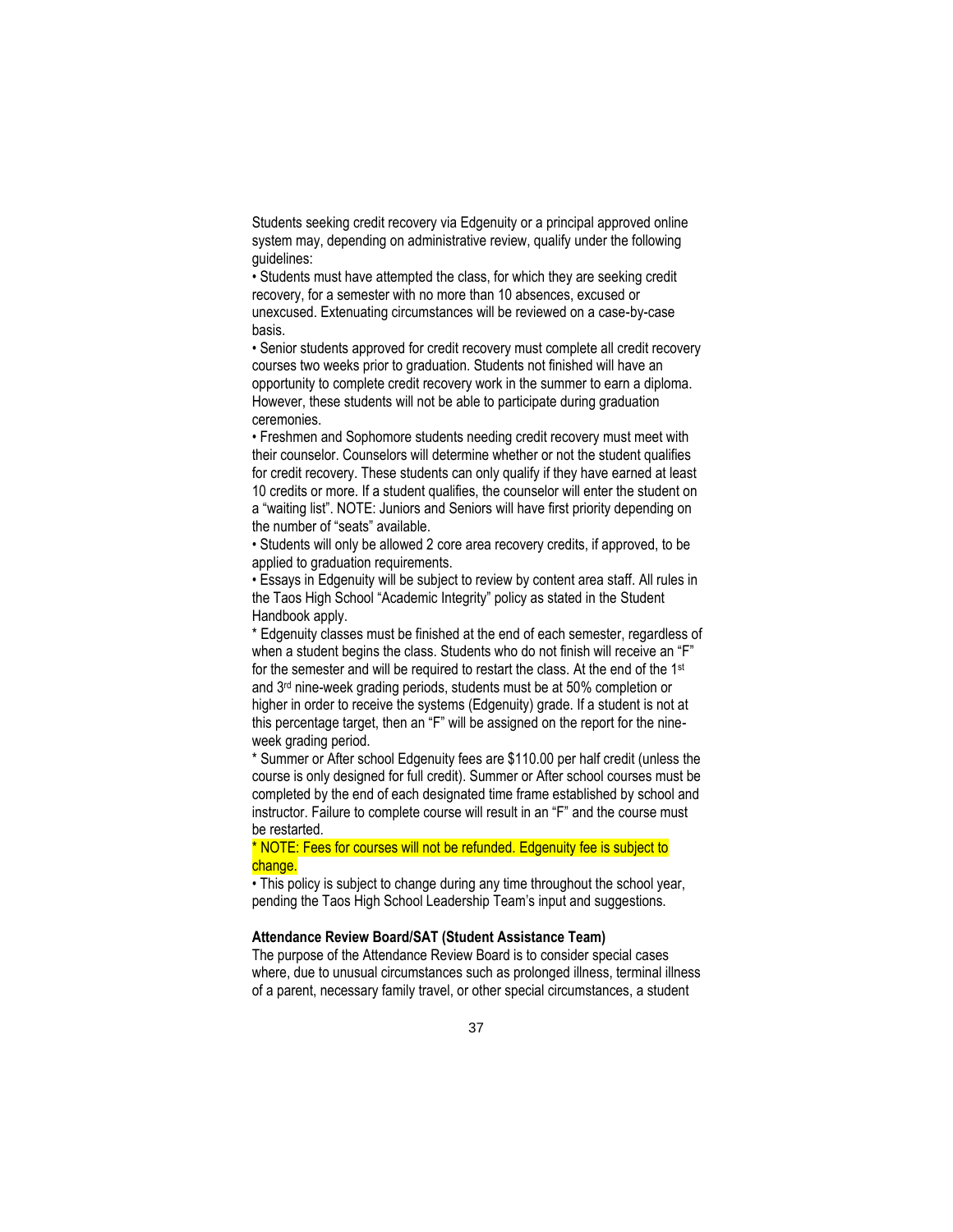might need to be absent more than ten (10) days and may be eligible to earn credit for a course.

#### **Early Identification**

Under the current Attendance for Success Act, school districts are required to maintain an attendance policy that provides for the early identification of students with unexcused absences and truancy while requiring intervention strategies to truants and habitual truants in an educational setting. THS follows a protocol of notification to parents, probation services, and/or CYFD as appropriate following three, five, seven, and ten unexcused absences:

- **A. Three unexcused absences**: When a child has accumulated three unexcused absences, school personal shall inform truancy staff and/or teachers to contact the family to address the concern. In addition, a Three Day Parent Absentee Notification Form/Letter shall be sent to the parents or the legal guardians of the student.
- **B. Five unexcused absences**: When a student has accumulated five unexcused absences, school personal shall inform truancy staff and/or teachers to contact the family to address the concern. At this point, the truancy social worker, principal, vice principal and/or counselor will arrange a meeting at the school with the parent or legal guardian to discuss the unexcused absences. A Five-Day Absentee Notification Letter/Form will be sent to the student's parent or legal guardian.
- **C. Seven unexcused absences**: When a student has accumulated seven unexcused absences, school personal shall inform truancy staff and/or teachers to contact the family to address the concern. At this point, the truancy social worker, principal, principal and/or counselor will arrange a second meeting at the school with the parent or legal guardian to discuss the unexcused absences. At the second meeting, if a contract with the student and the parent has not been implemented, one shall be developed at this time concerning the alleged child being a truant. In addition, the Seven Day Absentee Notification Form will be sent to the student's parent or legal guardian.
- **D. Ten unexcused absences**: If a student has accumulated an equivalent of ten or more unexcused absences within a school year, the parent shall be given written notice by mail that the student is a habitual truant and is not in compliance with the Attendance for Success Act. At that time, the student shall be reported to the probation services office of the judicial district where the student resides for an investigation as to whether the student shall be considered to be a neglected child or a child in a family in need of services because of habitual truancy.